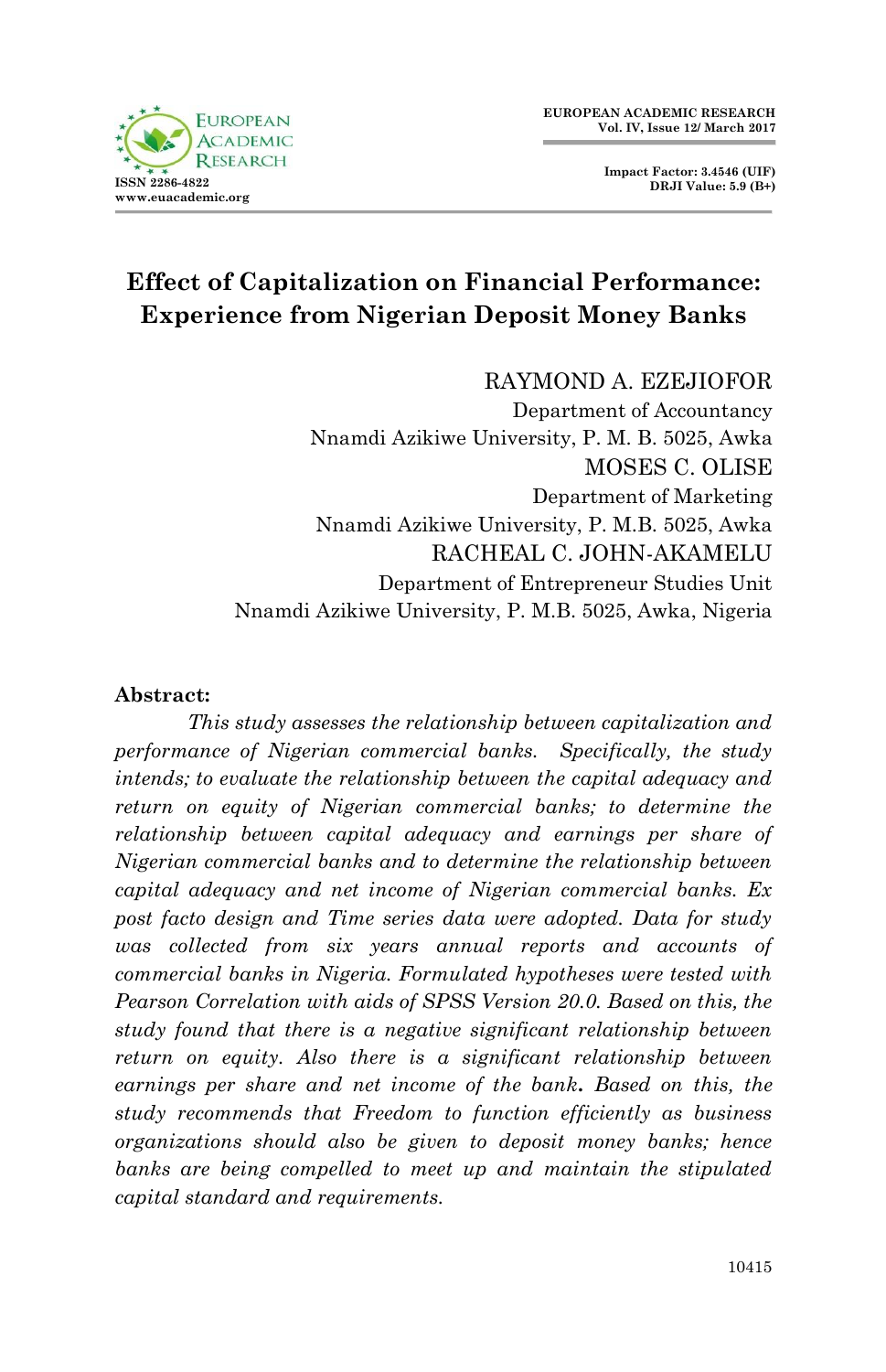**Key words**: capitalization, financial performance and Nigerian commercial banks

## **INTRODUCTION**

Bank capital has been a matter of discussion over the decades because of its importance in the banks. In fact many banks go out of their way increase their capital even without the prompting of the Central Bank, Nigeria Apex Bank. Any retained earnings at the end of an accounting year is added to capital as reserve. Central Bank of Nigeria (CBN) often regulates the capital position of banks in order to strengthen them and save them from financial distress (Onaolapo 2006).

Following the implementation of the policy, an unprecedented process of recapitalization has taken place in Nigerian banking sector shrinking the number of commercial banks from 89 - 25 banks. Prior to the reformation, the state of the Nigerian banking sector was very weak. It was fragile and marginal being plagued by persistent illiquidity, unprofitable operations, poor asset base and intermittent failures. It was expected that the reform should promote efficiency, better banking performance, operational stability, profitability and reduce bank failures (Bakare, 2011).

Existing literature on bank capitalization and performance are not settled. There are evidences that capital of Nigerian banks has been inadequate and this has affected the stakeholders, performance of banking firms and contribution to the economy. Amala (2005) affirm that the current structure of the banking system has prompted tendencies towards banking effectiveness and efficiency particularly at the retail level.

There was a mixed reaction from the previous empirical studies like, Onaolapo (2008); Adegbaju (2008); Bakare, (2011); Kanu and Isu, (2013); Mujahid, Zuberi, Rafiq, Sameen and Shakoor, (2014); Ezike and Oke (2013) and Berger and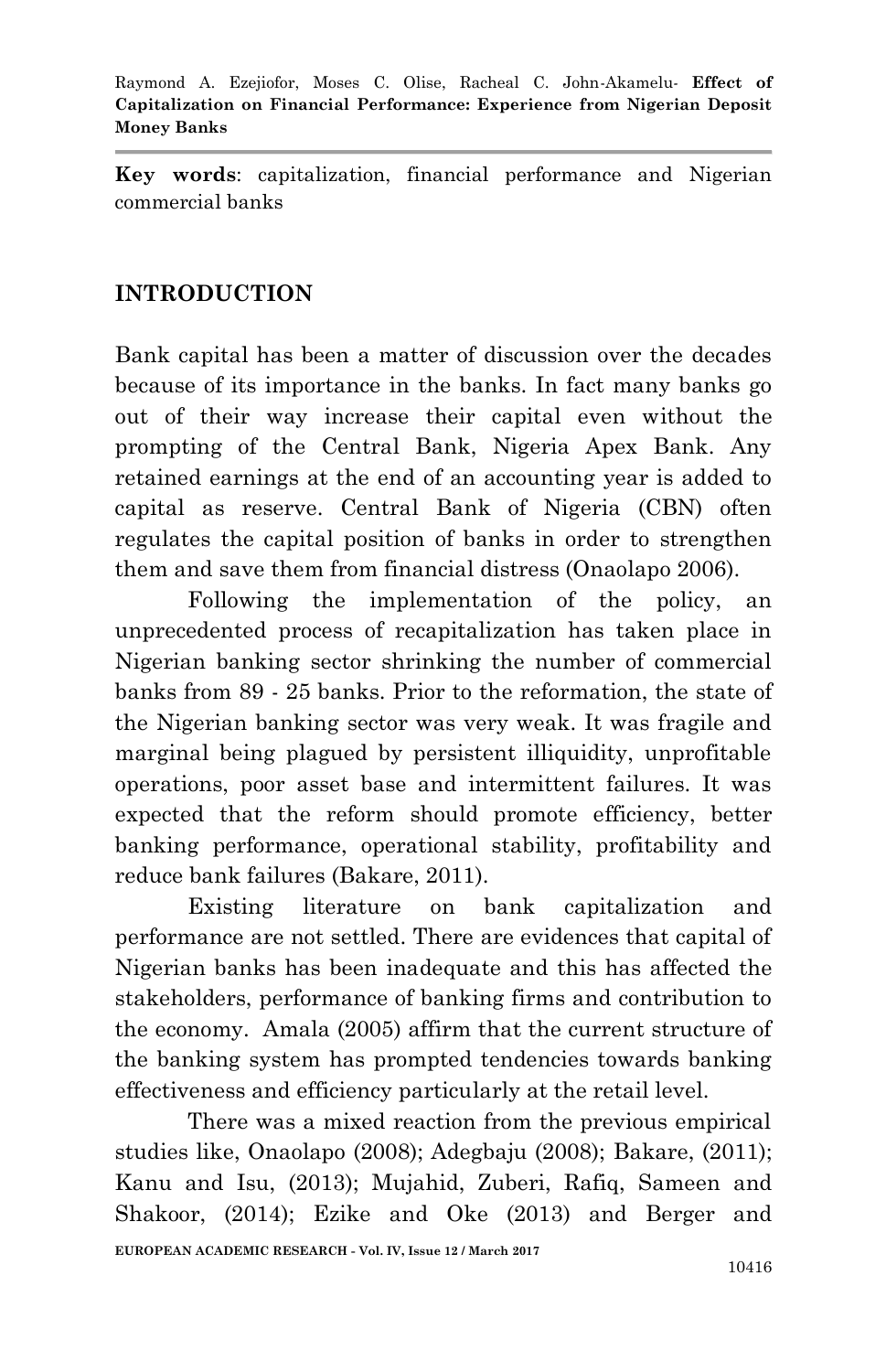Bouwman (2011) found positive/significant relationship between banks capital and their performance. On the other hand, Akhalumeh, (2011); Olalekan and Adeyinka, (2013) and Ikpefan, (2013) on his study that ended in 2010 found that the overall capital adequacy ratios of the study shows that Shareholders Fund/Total Assets (SHF/TA) which measures capital adequacy of banks (risk of default) have negative impact on capital adequacy of bank on ROA between 1986 to 2006. The results from these studies were uncertain and were ended in 2010, which are the periods before the recent bank reform in Nigeria. However, there is need to investigate these results using the periods after the recent bank capitalization. Based on this, the study set out to examine the significant relationship between bank capitalization and bank performance in Nigeria.

## **OBJECTIVE OF THE STUDY**

This study wishes to determine the significant relationship between bank capitalization and bank performance in Nigeria. The specific objectives of this study are:

1. To evaluate the relationship between the capital adequacy and return on equity of Nigerian deposit money banks.

2. To determine the relationship between capital adequacy and earnings per share of Nigerian deposit money banks.

3. To determine the relationship between capital adequacy and net income of Nigerian deposit money banks.

## **FORMULATIONS OF HYPOTHESES**

1. HO: There is no relationship between capital adequacy and return on capital of Nigerian deposit money banks.

2. HO: There is no relationship between capital adequacy and earning per share of Nigerian deposit money banks.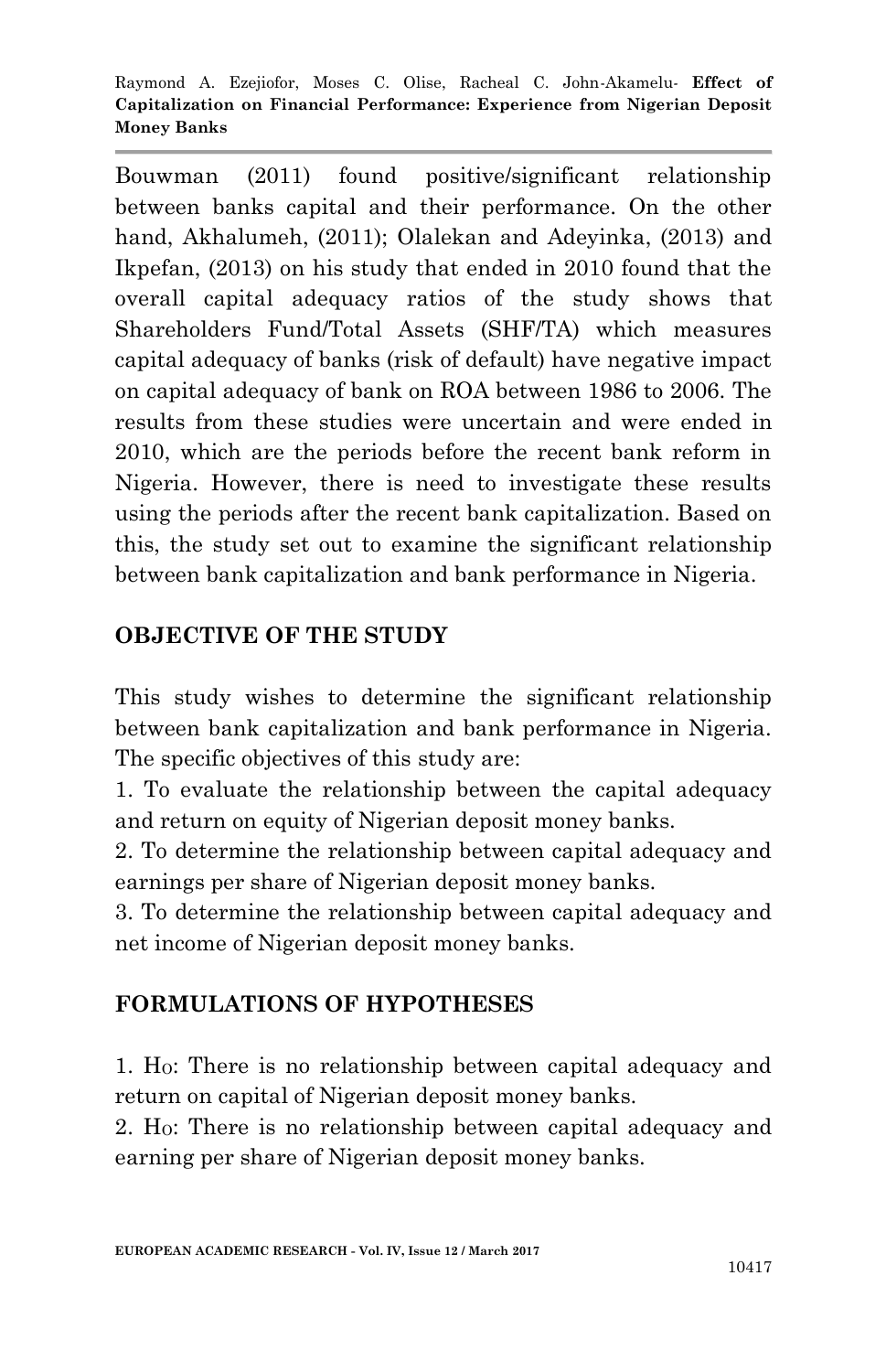3. HO: There is no relationship between capital adequacy and net income of Nigerian deposit money banks.

## **REVIEW OF RELATED LITERATURE**

## **Conceptual Frameworks**

## *Bank Capitalization and Profitability*

Profit is the essential prerequisite of a competitive banking institution and the cheapest source of funds. It is not merely a result, but also a necessity for successful banking in a period of growing competition and uncertainty in financial markets. The basic desire of a bank's management is to make profit, as the essential requirement for conducting any business (Bobáková, 2003).

Bank profitability is typically measured by return on assets (ROA), return on equity (ROE), and/or net interest margins (NIM). For any bank, ROA depends on the bank's policy decisions as well as uncontrollable factors relating to the economy and government regulations. Many regulators believe ROA is the best measure of bank profitability (Hassan & Bashir, 2003).

Earlier studies on capital adequacy as a determinant of profitability of banks revealed that a high capital adequacy ratio should signify a bank that is operating over-cautiously and ignoring potentially profitable trading opportunities (Goddard, Molyneux, and Wilson 2004), which implies a negative relationship between equity to asset ratio and bank performance. At the same time, banks with higher equity to asset ratio will normally have lower needs of external funding and therefore higher profitability (Pasiouras & Kosmidou, 2007).

Yu Min-The (2006), defined the adequate capital for banks as the level at which the deposit insuring agency would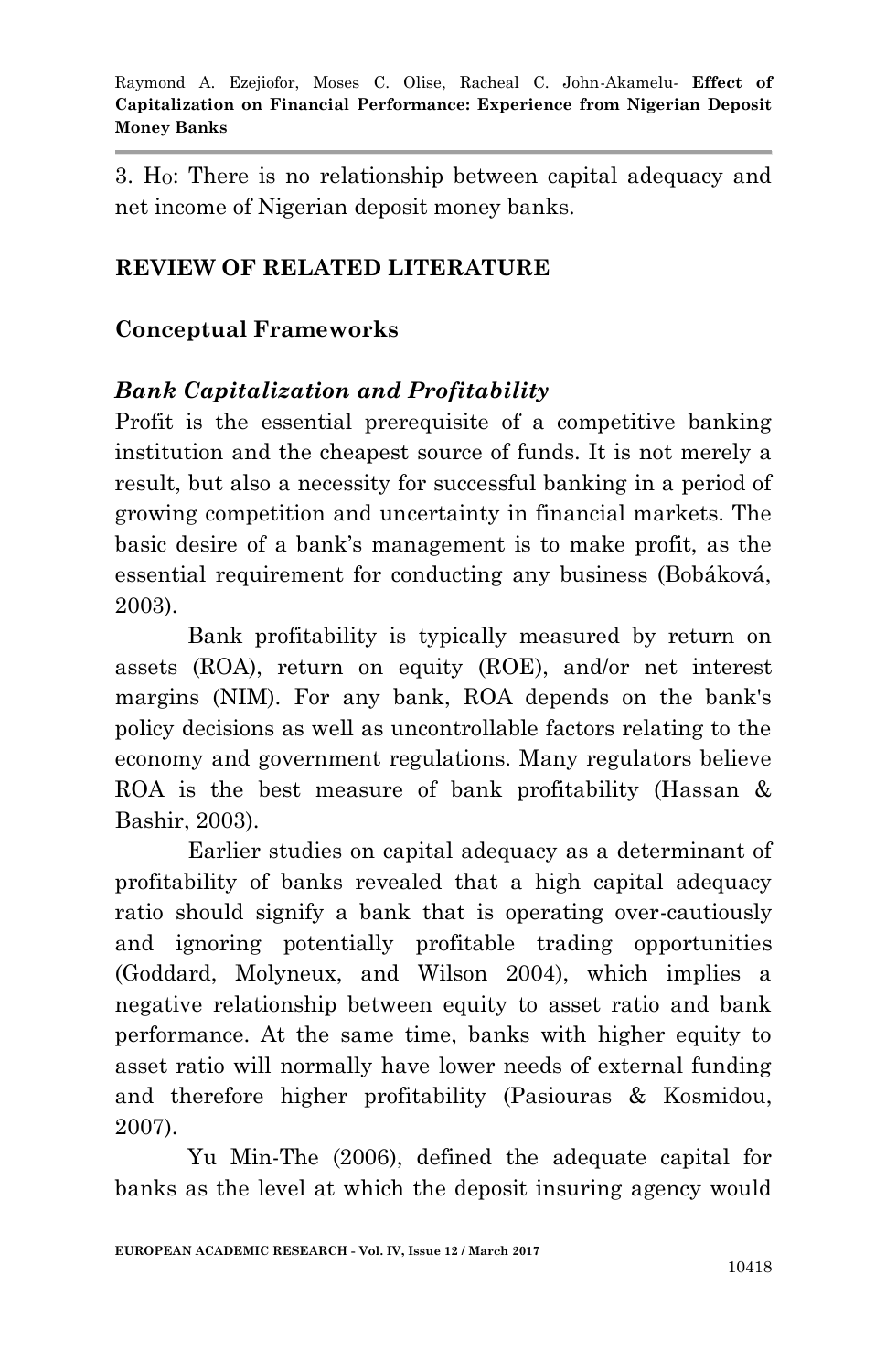breakeven in guaranteeing the deposits of individual banks with premium the banks pay. An option of theoretical framework was employed in his study for measuring fair capital adequacy holdings for a sample of depository institutions in Taiwan, during 1985-1992. Except for the 1989, most banks in their sample proved to be inadequately capitalized so that capital infusion is required.

Bobáková (2003), agreeing that capital influences bank profitability, argues that in the arithmetical sense the yield on own capital grows, ceteris paribus, as the capital proportion declines, since a given volume of capital supports a higher volume of assets. Banking business thrives on public confidence. To win and retain such public confidence, a bank must be able to convince the public of its stability and display its readiness to repay customers' deposits and accommodate genuine credit needs of Customers (Anyanwaokoro, 2001). Improved capital helps to accomplish this. A bank with adequate capital will surely gain more public confidence than a poorly capitalized bank. This is why Janson (2005) emphasizes that a financial institution needs to hold capital to attract depositors and also be ready to pay interest on deposit and dividend on shares.

Many economists and banking experts maintain that capital raised by issuing common stock is often viewed as the strongest type of buffer against losses (Isu, 2009 and Rubinstein, 2012). In the case of Nigeria, banking regulation became very important because of the high incidence of banking failures in the 1930s, 1940s and 1950s, hence the introduction of the Banking Ordinance of the 1952. However, regulators mandate capital requirement for banks to ensure that in the event of an unexpected decline in asset value perhaps resulting from a financial down turn, the bank sectors' ability to meet its obligations will not be impaired (Isu, 1991).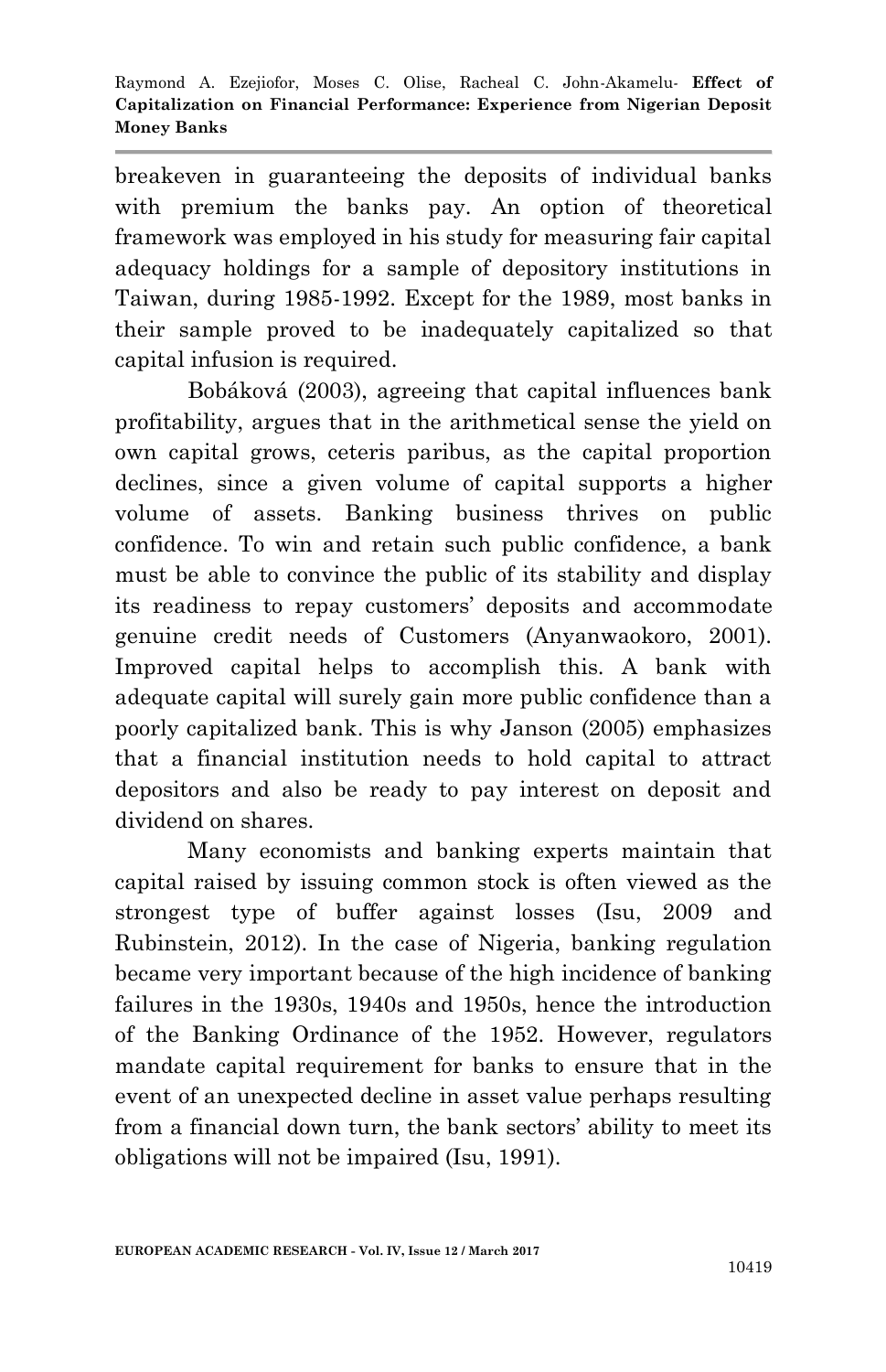Insufficient capital might cause enlightened depositors to restrain from placing their deposits in the bank; and enlightened investors may also refrain from investing in it. This has adverse effects on the bank's profitability. Based on the foregoing arguments, it is widely believed that overall bank returns would be enhanced by increased capital position. The positive correlation between returns and capital has also been demonstrated by Furlong and Keeley (1989), Keeley and Furlong (1990), Berger (1994); Kwan and Eisenbeis (2005). Bank regulators increase banks' minimum capital requirements in order to increase profitability and minimize risk of distress in the banking sector.

However, contrary to the foregoing arguments of a positive correlation between returns and capital, Hughes and Mester (1997) actually discovered that higher levels of capital are associated with higher variable costs. It has also been argued that whether more capital decreases the risk of bankruptcy depends on what happens to the asset portfolio when new capital is introduced. Adegbaju and Olokoyo (2008) and Lorenz (1986), argue that some capital resulted in increased profitability, and for most, the effect was neutral. Some had negative effects in operational efficiency, profitability improvement and resources maximization.

Based on the foregoing review of the existing literature pertaining to the impact of capital in bank profitability, it is clear that the debate regarding the nature and extent of this role remains inconclusive. It has been emphasized that capital is not the only factor that significantly determines the extent of profitability of a bank.

## *Bank Capital*

The banking business of modern times is done in an atmosphere of intense competition, and it has often been argued that a key to banking survival is bank capitalization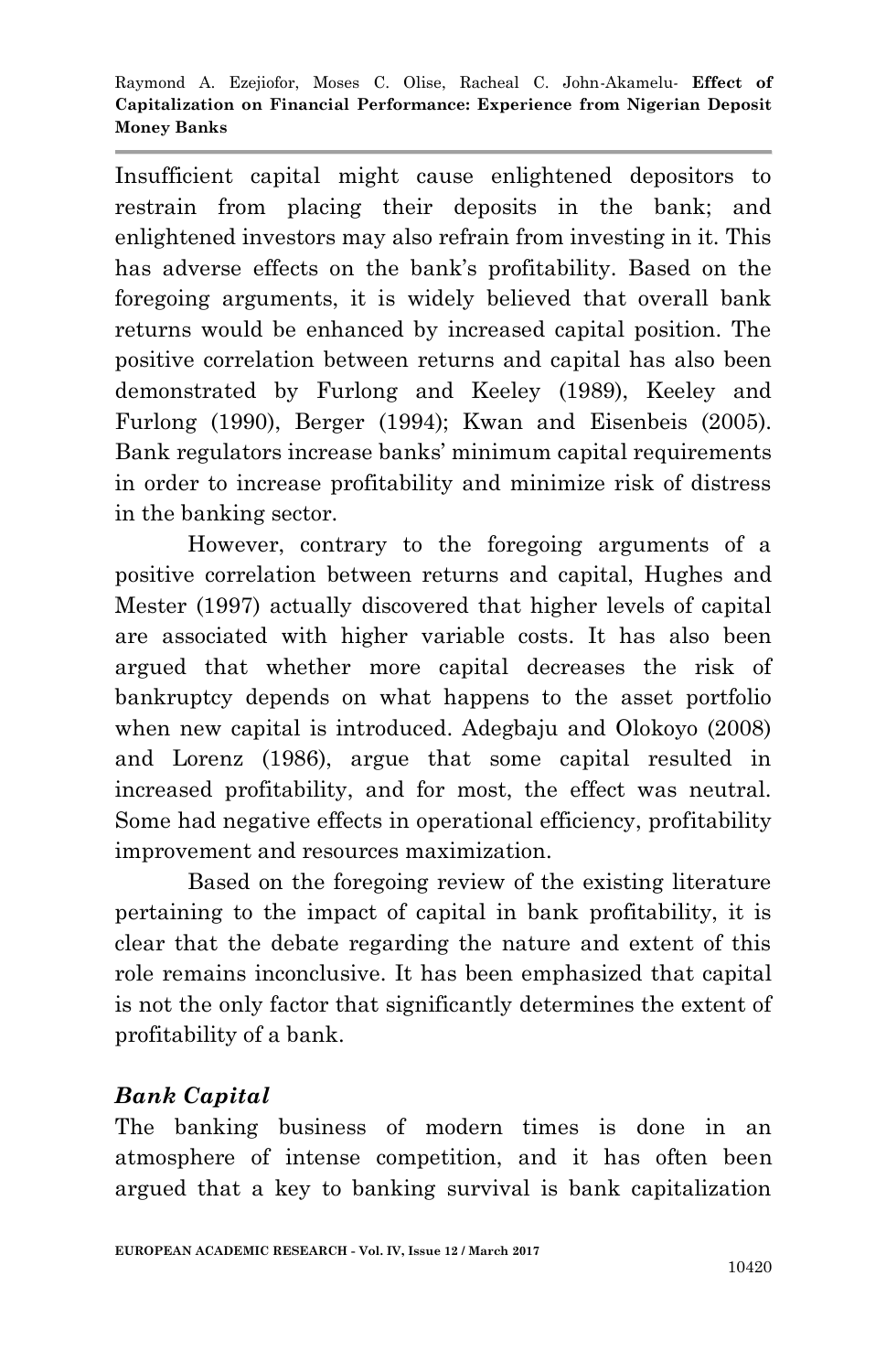(Diamond & Rajan 2000). However, Almazan (2002) has argued that bank expertise also play a key role in the survival of banks. He developed a model on the rebalancing of the optimal capital-expertise balance for banks so as to provide an answer about the effects of deregulation. The model shows that highly capitalized banks benefit when competing with poorly capitalized banks after regulatory shocks that decreases capital requirements or otherwise cause the capital at low- and highcapital banks to increase proportionally, increase the riskless interest rate or eliminate geographic restrictions. It also shows that low-capital banks have stronger incentive for financial specialization than banks with more financial strength. Previous research has extensively analyzed the role of banks capital and identified four such roles: bank capital can reduce an excessive tendency by banks to take risks, bank capital can serve as a cushion against insolvency problems; bank capital can signal the risk preferences of a bank and bank capital can act as a tool that allows a bank to offer lower rates without affecting its incentives to monitor. A central intuition to be captured in the model is that banks have different kinds of expertise and that the cost of monitoring a project is reduced if a bank has strong expertise in the line of business of a product. Almazan (2002) concludes in his study by noting that the joint consideration of capital and expertise leads to some novel conclusion about efficiency. In addition, this analysis has provided several comparative static results that can be translated into testable empirical implications. Specifically, highly capitalized banks should benefit when competing with those that are poorly capitalized after (i) a decrease in capital requirements or some other regulatory shocks that cause both banks capital to increase proportionally (ii) technological improvements that reduce monitoring costs by intermediaries (iii) an increase in the interest rate due to tightening of monetary policy, and (iv) a lifting of geographical restrictions.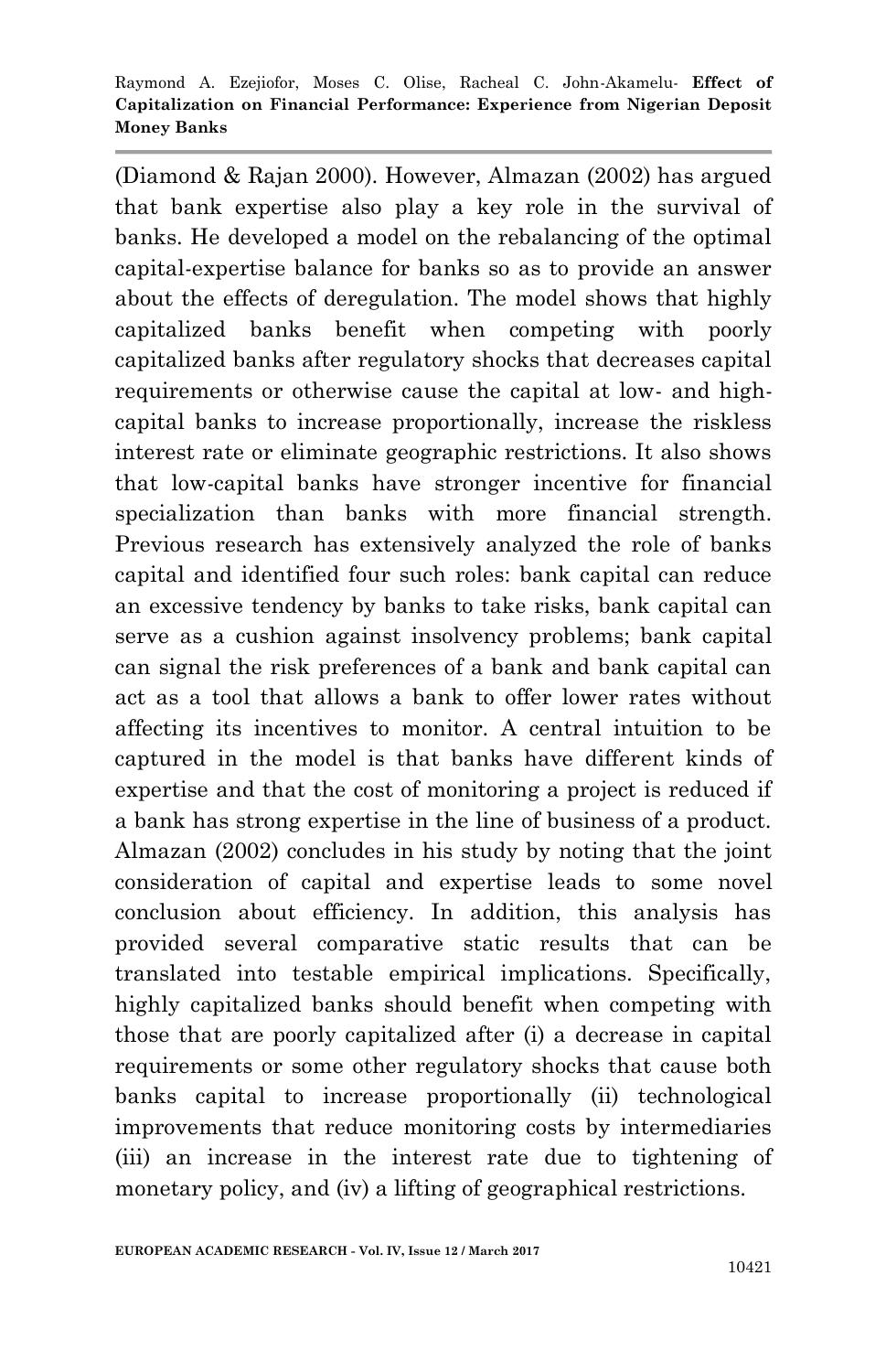## *Earnings per Share:*

EPS is one of the measures of managerial efficiency as well as firm performance. The debate on whether EPS has any predictive power on stock prices is not very clear in financial literature. Some analysts believe that, EPS has predictive power on stock prices. This argument holds the view that, EPS has influence on stock prices. While the other argument is that, only positive information regarding EPS cause the demand for a stock which result to increase in stock prices. When viewed over long periods the share prices are directly related to EPS of the firm. Over short periods, especially for younger or small firms, the relationship between stock prices and EPS is quite unmatched (NSEC, 2006).

## **Empirical Framework**

Many studies have developed theoretical frameworks and conducted empirical tests to explain how firms chose between debt and equity and their relative proportion in firm financing. Adegbaju (2008) examined the effectiveness of recapitalization on the performances of 20 Nigerian banks. He discovered that while few banks recorded appreciable improvements in their performances, majority of the banks remain the same or even worse off.

Akhalumeh, (2011) examines the adequacy of bank capitalization in Nigeria. The study uses secondary data to analyze capital adequacy in Nigerian banks. The results of the study show that the covering of depositors in the banks by equity capital is grossly inadequate suggesting that in the event of a major banking crisis, the banks will not be able to survive, which is ominous for the overall economy.

Bakare, (2011) examined the trend and the growth implications of bank capitalization in Nigeria. The secondary data used for the study were processed using sample test technique for difference between two means and the E-view for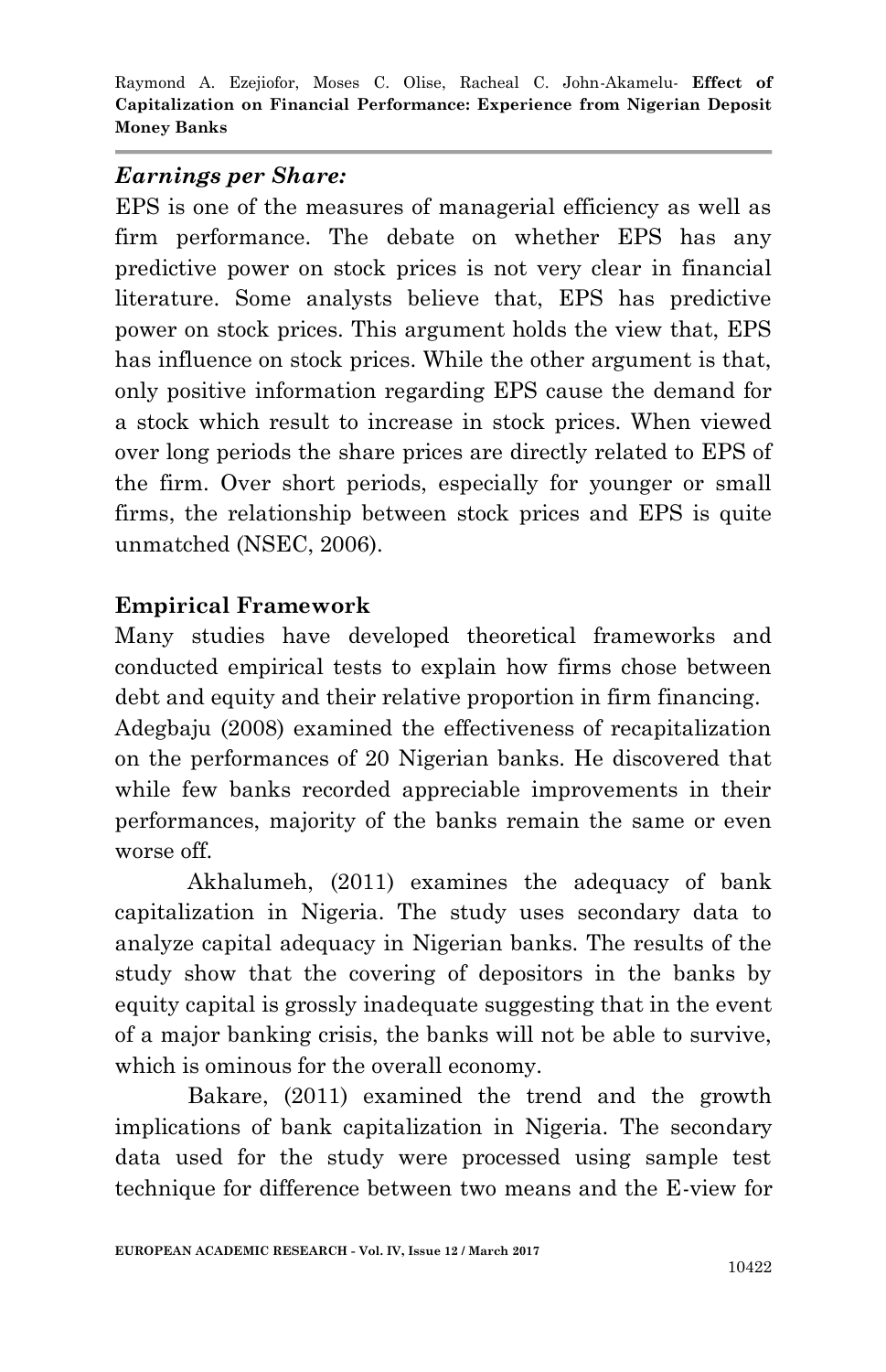windows electronic packages. Test of difference of mean was used in order to compare the means of the variables before and after recapitalization to see if there is any significant difference between the two periods. The findings showed that there is a significant difference between the two means and hence the two periods. The result indicated that post recapitalization mean at 21.58 is higher than the pre recapitalization mean of 15.09, implying that banks are more adequately capitalized and less risky after the programme. This result also indicated that recapitalization has low but significant influence on the growth of Nigerian economy compare to other variables in the model. The study strongly supported the need for the government to sustain the recapitalization policy.

Olalekan and Adeyinka, (2013), examine the effect of capital adequacy on profitability of deposit- taking banks in Nigeria. It seeks to assess the effect of capital adequacy of both foreign and domestic banks in Nigeria and their profitability. The paper present primary data collected through questionnaires involving a sample of 518 distributed to staff of banks with a response rate of 76%. Also published financial statement of banks were used from 2006 - 2010. The findings for the primary data analysis revealed a non-significant relationship but the secondary data analysis showed a positive and significant relationship between capital adequacy and profitability of bank. This implies that for deposit- taking banks in Nigeria, capital adequacy plays a key role in the determination of profitability. It was discovered that capitalization and profitability are indicators of bank risk management efficiency and cushion against losses not covered by current earnings.

Mujahid, Zuberi, Rafiq, Sameen and Shakoor, (2014) examines the impact of capital structure on bank performance. The study spreads empirical work on capital structure determinants of banks within country and foreign country.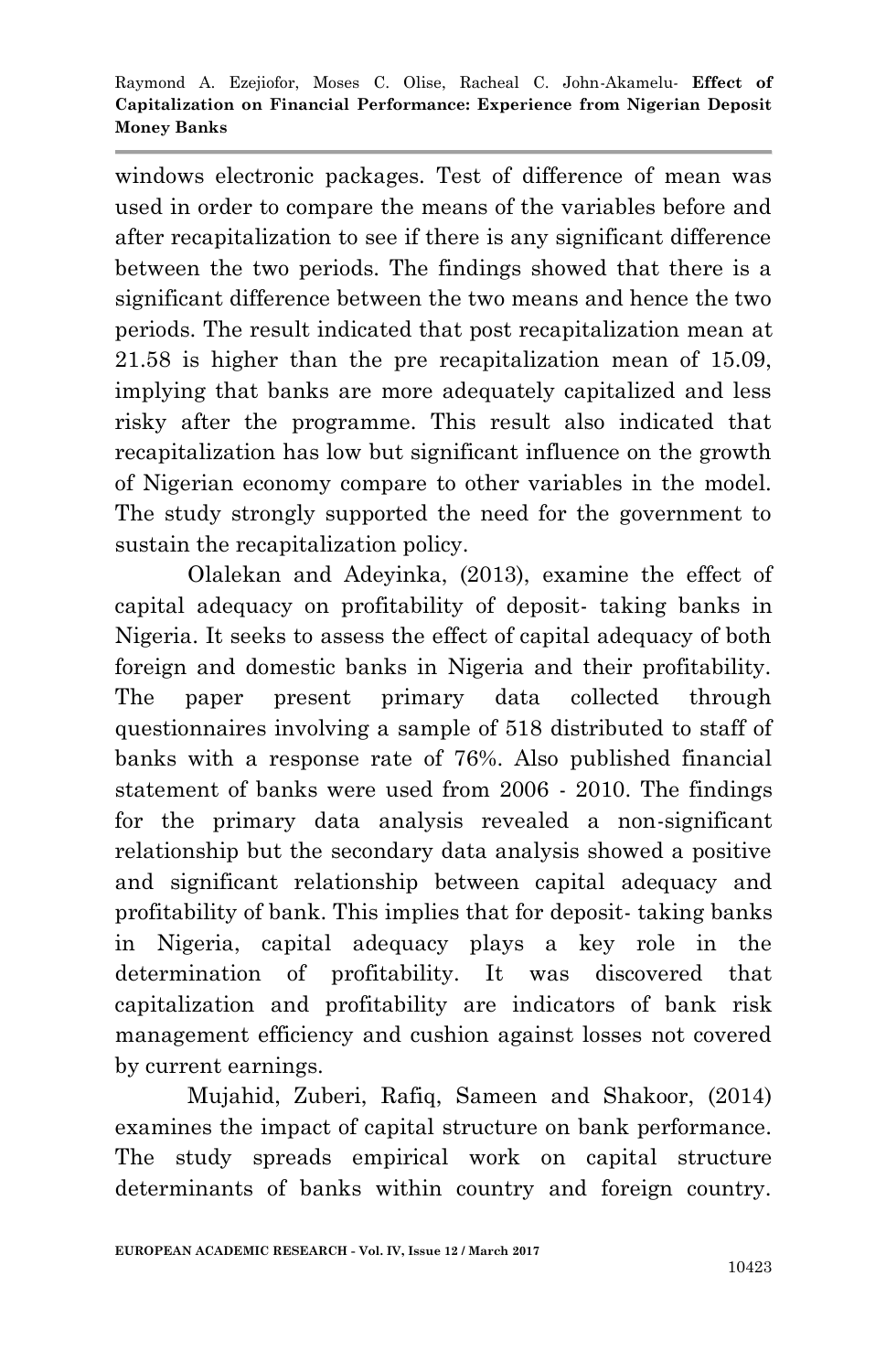Multiple reversion models are useful to evaluate the relationship between capital structure and banking performance. Performance is measured by return on assets, return on equity and earnings per share. Determinants of capital structure contains long term debt to capital ratio, short term debt to capital ratio and total debt to capital ratio. Results of the study validated a positive relationship between factors of capital structure and performance of banking industry.

Ikpefan, (2013) investigates the impact of bank capital adequacy ratios, management and performance in the Nigerian commercial bank (1986 - 2006). The objectives of this paper are: to determine to what extent bank capital adequacy ratios impact on bank performance and also to investigate the extent to which operation expenses has impacted on the return on capital. The study captured their performance indicators and employed cross sectional and time series of bank data obtained from Central Bank of Nigeria (CBN) and Annual Report and Financial statements of the sampled banks. The formulated models were estimated using ordinary least square regression method. The overall capital adequacy ratios of the study shows that Shareholders Fund/Total Assets (SHF/TA) which measures capital adequacy of banks (risk of default) have negative impact on ROA. The efficiency of management measured by operating expenses indices is negatively related to return on capital.

On the study Berger and Bouwman (2011), the paper addresses capital adequacy issues empirically by formulating and testing hypotheses regarding the effect of capital on three dimensions of bank performance – survival, market share, and profitability – during financial crises and normal times. The study distinguish between two banking crises and three market crises that occurred in the U.S. over the past quarter century. The study observed two main results. First, capital helps banks of all sizes during banking crises. Higher capital helps these banks increase their probability of survival, market share, and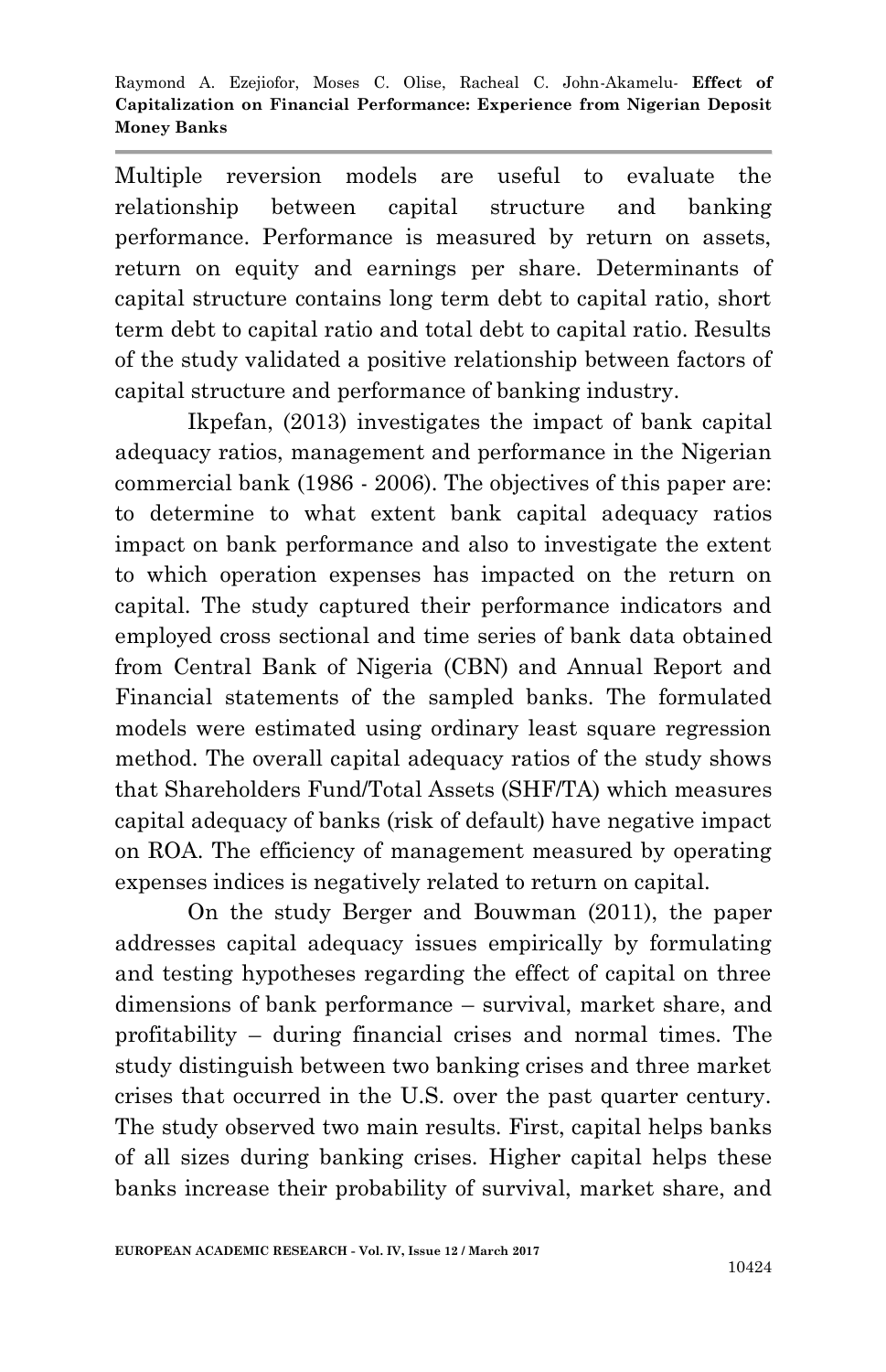profitability during such crises. Second, higher capital improves the performance of small banks in all three dimensions during market crises and normal times as well, but the effect on medium and large banks during these periods is less pronounced. Overall, their results suggest that capital is important for small banks at all times and is important for medium and large banks primarily during banking crises.

Anarfo, (2015), examined the relationship between capital structure and bank performance in Sub-Sahara Africa. This study has employed the use of panel data techniques to analyze the relationship between capital structure and bank performance. The performance variables used in the study were return on asset (ROA), Return on equity (ROE) and net interest margin (NIM). The results from Levin-Lin-Chu and Impesaran-shin unit root test show that all the variables were stationary in levels. The study hypothesized negative relationship between capital structure and bank performance. The results also indicate that capital structure does not determine bank performance but rather it is performance that determines banks capital structure.

In the study of Ezike and Oke (2013), the objective of their study is to investigate the impact of the adoption of the Capital Adequacy Standards on the performance of Nigerian banks. The study involved the use of ordinary least squares (OLS) estimation technique to examine and determine the effect of the independent variables – loans and advances, shareholders' funds, total assets and customer deposits – on the dependent variables – Earnings per share (EPS) and profit after tax. The results of the analysis showed that capital adequacy standards exert a major influence on bank performance. In addition, the impact of the Nigerian monetary authority on the new capital requirements was found to be complemented with the adoption of the Basle accord framework.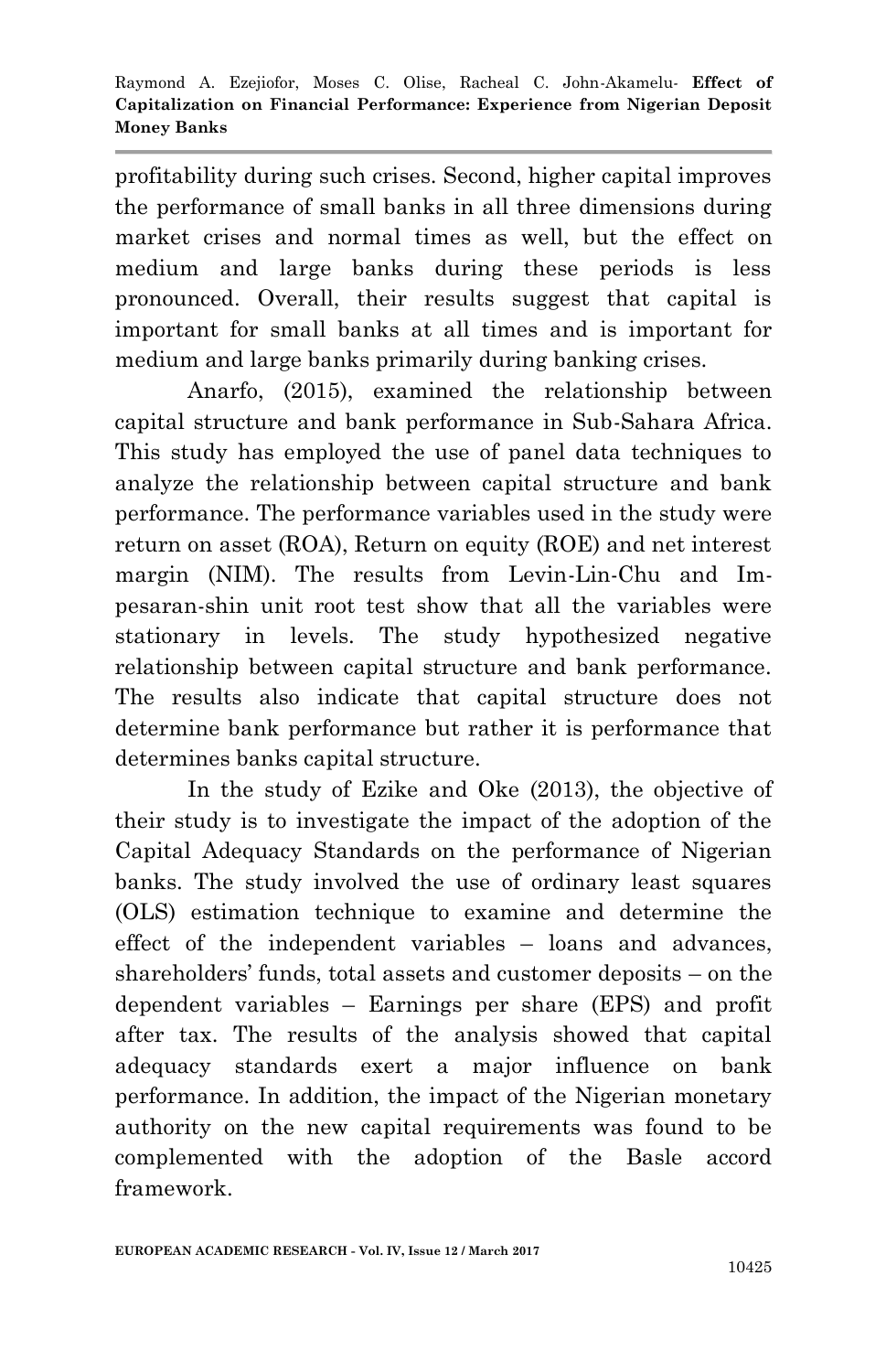George and Dimitrios (2004) applied non-parametric analytic technique (data envelopment analysis, DEA) in measuring the performances of the Greek banking sector with respect to capital adequacy. He proved that data envelopment analysis can be used as either an alternative or complement to ratio analysis for the evaluation of an organization's performance with attention to macroeconomics indicators.

Abreu and Mendes (2001) also trace a positive impact of equity level on profitability. Goddard et al. (2004) supports the prior finding of positive relationship between capital/asset ratio and bank's earnings. Again the direction of the relationship between bank capital and bank profitability cannot be unanimously predicted in advance.

Onaolapo (2008) found that recapitalization has improved the financial health of the banks. Sani discovered a positive and significant relationship between recapitalization policy and economic growth in Nigeria. Adegbaju (2008) discovered that while few banks recorded appreciable improvements in their performances, majority of the banks remain the same or even worse off. Akhalumeh, (2011) results of the study show that the covering of depositors in the banks by equity capital is grossly inadequate suggesting that in the event of a major banking crisis, the banks will not be able to survive, which is ominous for the overall economy. Bakare, (2011) showed that there is a significant difference between the two means and hence the two periods studied. The result indicated that post recapitalization mean at 21.58 is higher than the pre recapitalization mean of 15.09, implying that banks are more adequately capitalized and less risky after the programme. Kanu and Isu, (2013) study identified long run positive relationship between capitalization and profitability.

Olalekan and Adeyinka, (2013), on their findings for the primary data analysis revealed a non-significant relationship but the secondary data analysis showed a positive and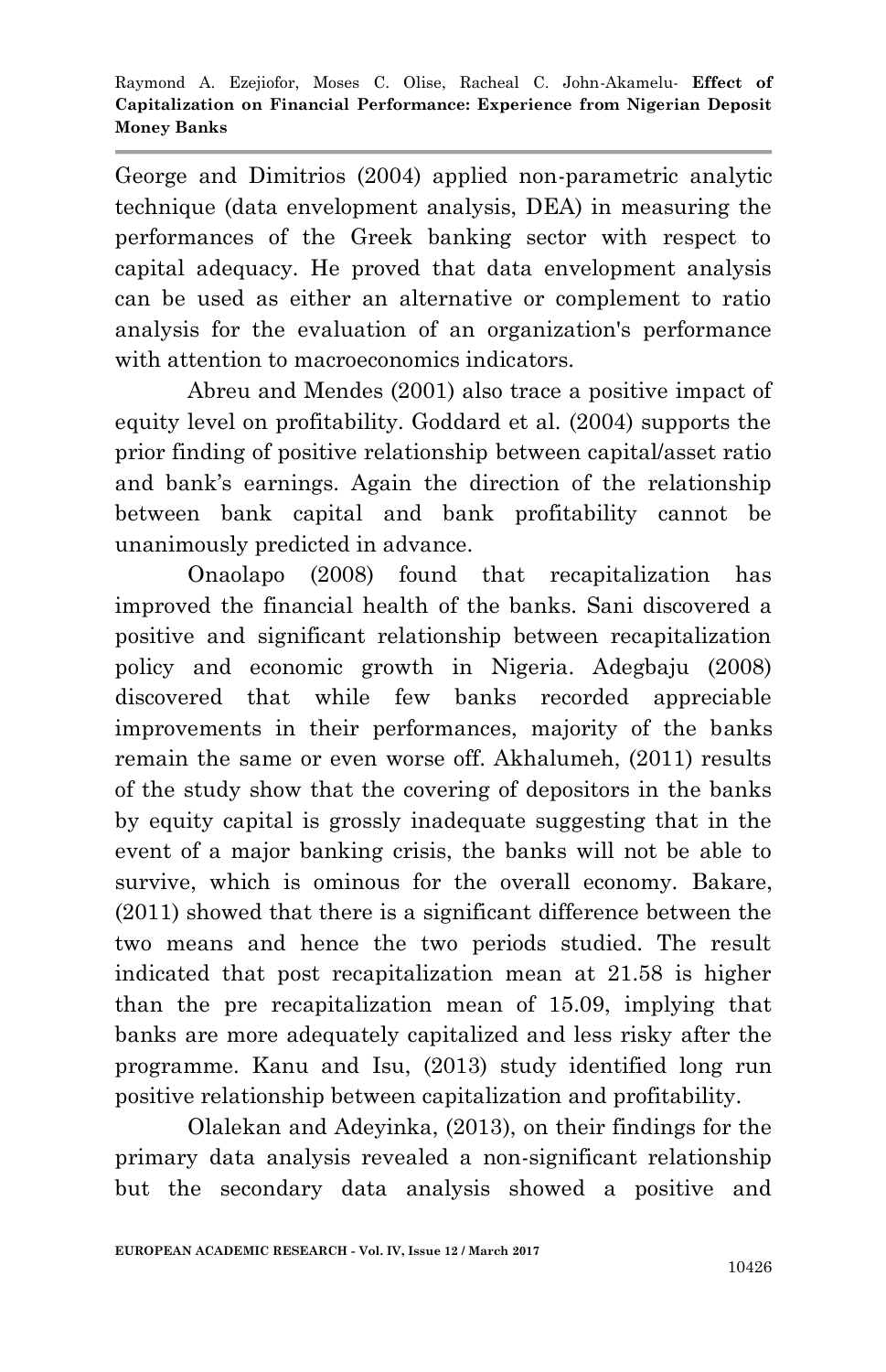significant relationship between capital adequacy and profitability of bank.

Mujahid, Zuberi, Rafiq, Sameen and Shakoor, (2014) Results of the study validated a positive relationship between factors of capital structure and performance of banking industry. Ikpefan, (2013) The overall capital adequacy ratios of the study shows that Shareholders Fund/Total Assets (SHF/TA) which measures capital adequacy of banks (risk of default) have negative impact on ROA.

Berger and Bouwman (2011), overall, their results suggest that capital is important for small banks at all times and is important for medium and large banks primarily during banking crises. Anarfo, (2015), results indicate that capital structure does not determine bank performance but rather it is performance that determines banks capital structure. Ezike and Oke (2013), the results of the analysis showed that capital adequacy standards exert a major influence on bank performance.

There was a mixed reaction from the previous empirical studies like, Onaolapo (2008); Adegbaju (2008); Bakare, (2011); Kanu and Isu, (2013); Mujahid, Zuberi, Rafiq, Sameen and Shakoor, (2014); Ezike and Oke (2013) and Berger and Bouwman (2011) found positive/significant relationship between banks capital and their performance. On the other hand, Akhalumeh, (2011); Olalekan and Adeyinka, (2013) and Ikpefan, (2013) on his study that ended in 2010 found that the overall capital adequacy ratios of the study shows that Shareholders Fund/Total Assets (SHF/TA) which measures capital adequacy of banks (risk of default) have negative impact capital adequacy of bank on ROA between 1986 to 2006. The results from these studies were uncertain and were ended in 2010, which are the periods before the recent bank reform in Nigeria. However, there is need to investigate these results using the periods after the recent bank capitalization.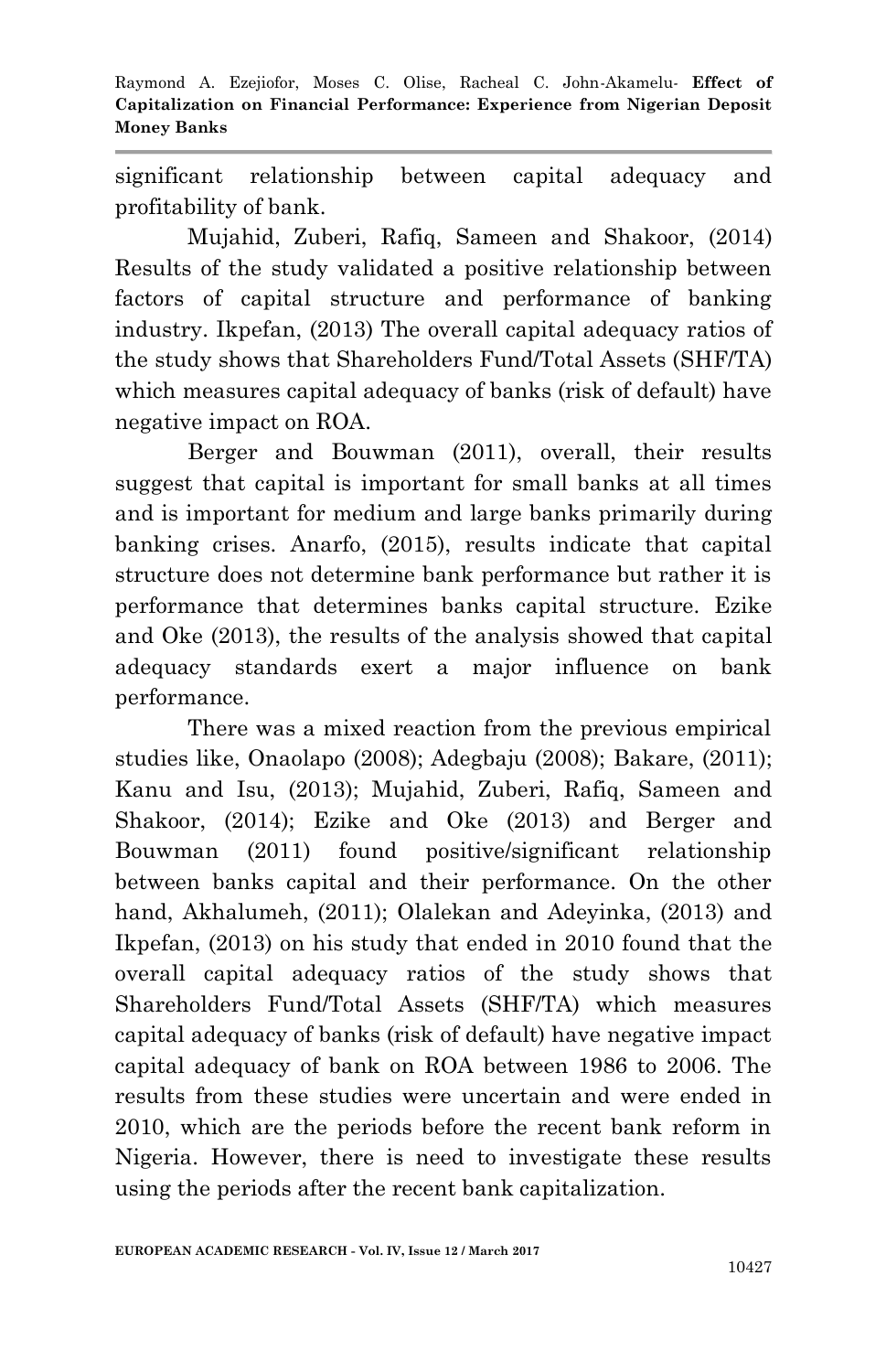#### **METHODOLOGY**

#### **Research Design**

Ex post facto and time series research design which is the aspect of statistic that involves the various techniques of describing data collections has been adopted for the purpose of this research.

The population of this study covered the twenty one commercial banks in Nigeria. These commercial banks are as follows; Access bank plc, Diamond bank plc, First bank plc, Skye bank plc, FCMB plc, GTB plc, Zenith bank plc, Sterling bank plc, UBA plc, Fidelity bank plc , Stanbic IBTC, Union bank plc, Unity Bank Plc, Wema bank plc. Enterprise/ Heritage bank plc, Key stone bank plc, Mainstream bank plc, Eco bank Plc, Citibank plc, Savannah Bank plc and Standard Chartered Bank plc.

The researcher used simple sampling techniques to select thirteen commercial banks in Nigeria that the researcher was able to get their recent accounts for the study.

#### **METHOD OF DATA ANALYSIS**

In answering the question of whether bank capital obvious concepts such as rate of Capital Adequacy (CA), determines banks performance in Nigeria, the study employs return on equity (ROE) earnings per share (EPS) and Net income (NI) as the three dependent variables that measures bank performance. The data collected for the study will be analyzed using Pearson Correlation with the aid of statistical package for social sciences (SPSS) 20.0.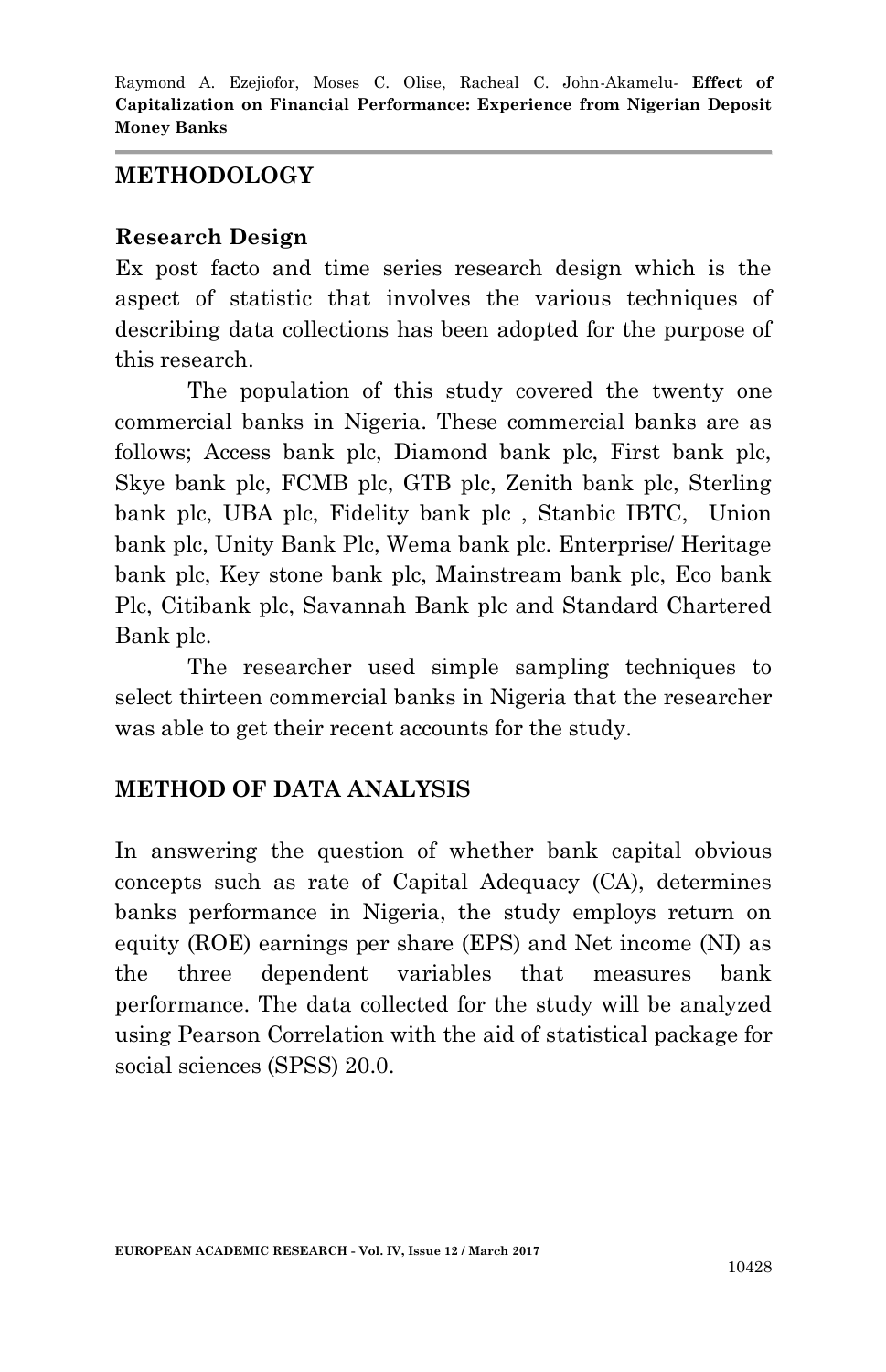#### **Decision Rule**

The decision for the acceptance and rejection of alternative hypothesis and null hypothesis depends on the coefficient of determination (R) tested at 5% significance level.

## **DATA PRESENTATION AND INTERPRETATION**

## **Data Presentation (see appendix)**

## **Test of Hypotheses**

#### **Hypothesis One**

HO: There is no relationship between capital adequacy and return on equity of Nigerian commercial banks.

H<sub>I</sub>: There is a relationship between capital adequacy and return on equity of Nigerian commercial banks.

#### **Correlations**

|                     |                     | Capital adequacy Return on equity |        |
|---------------------|---------------------|-----------------------------------|--------|
|                     | Pearson Correlation |                                   | $-548$ |
| Capital<br>adequacy | $Sig. (2-tailed)$   |                                   | .261   |
|                     |                     |                                   |        |
| Return              | Pearson Correlation | $-548$                            |        |
| On                  | $Sig. (2-tailed)$   | .261                              |        |
| equity              | N                   |                                   |        |

Undoubtedly, from the above figure, correlation coefficient of - 0.548 indicates negative or no correlation between capital adequacy and return on equity of the banks. As a result, the strength between the two is very weak. This is also proved with the help of coefficient of determination as it is just the square of the correlation i.e. r value. Thus, return on equity of the banks explains almost negligible percentage of variance in capital adequacy. It means that correlation coefficient is not significant at the 0.05 level. The study reject alternative hypothesis and accept null hypothesis which states that there is no relationship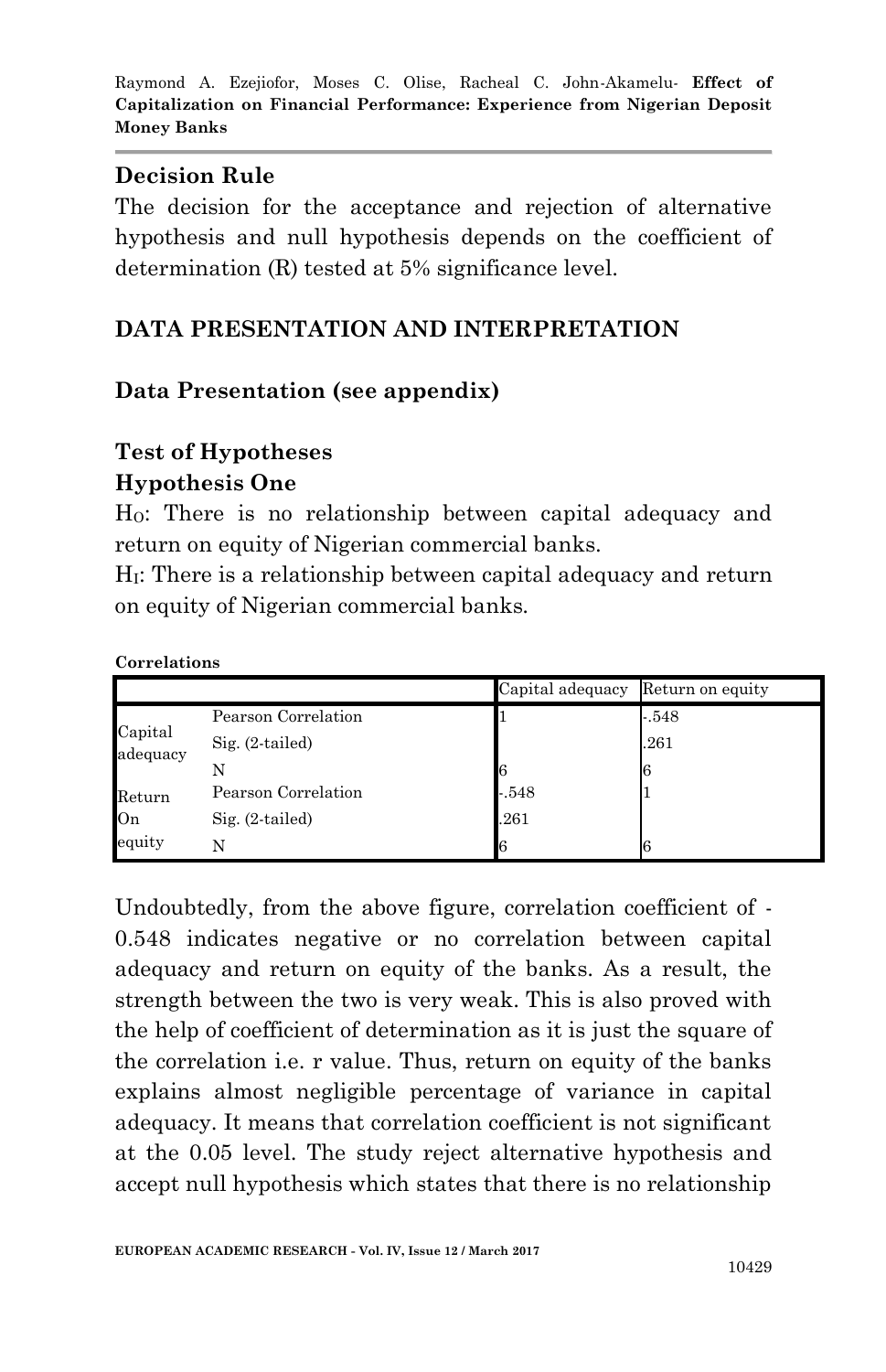between capital adequacy and return on equity of Nigerian commercial banks.

## **Hypothesis Two**

HO: There is no relationship between capital adequacy and earning per share of Nigerian commercial banks.

H<sub>I</sub>: There is a relationship between capital adequacy and earning per share of Nigerian commercial banks.

#### **Correlations**

|                     |                                      |      | Capital adequacy Earnings per share |
|---------------------|--------------------------------------|------|-------------------------------------|
|                     | Pearson Correlation                  |      | .431                                |
| Capital<br>adequacy | $Sig. (2-tailed)$                    |      | .394                                |
|                     |                                      | 16   | 6                                   |
|                     | Pearson Correlation                  | .431 |                                     |
| Earnings<br>share   | $per$ <sup>per</sup> Sig. (2-tailed) | .394 |                                     |
|                     |                                      | l6   | ĥ                                   |

Indeed, from the above figure, correlation coefficient of 0.431 indicates a positive correlation between capital adequacy and earnings per share of the banks. To get an idea of how much variance the two variables share, the coefficient of determination (R) is calculated. R is  $0.431 \times 0.431 = 0.01858$ . It implies that EPS of the banks help to explain 19% of the variance in capital adequacy. From the above result, the study discovers that the confidence level between capital adequacy and earnings per share of the banks is not high. It means that correlation coefficient is significant at 0.05 levels. Therefore, we accept alternative hypothesis which states that there is a relationship between capital adequacy and earnings per share of Nigerian commercial banks.

## **Hypothesis Three**

HO: There is no relationship between capital adequacy and net income of Nigerian commercial banks.

HO: There is a relationship between capital adequacy and net income of Nigerian commercial banks.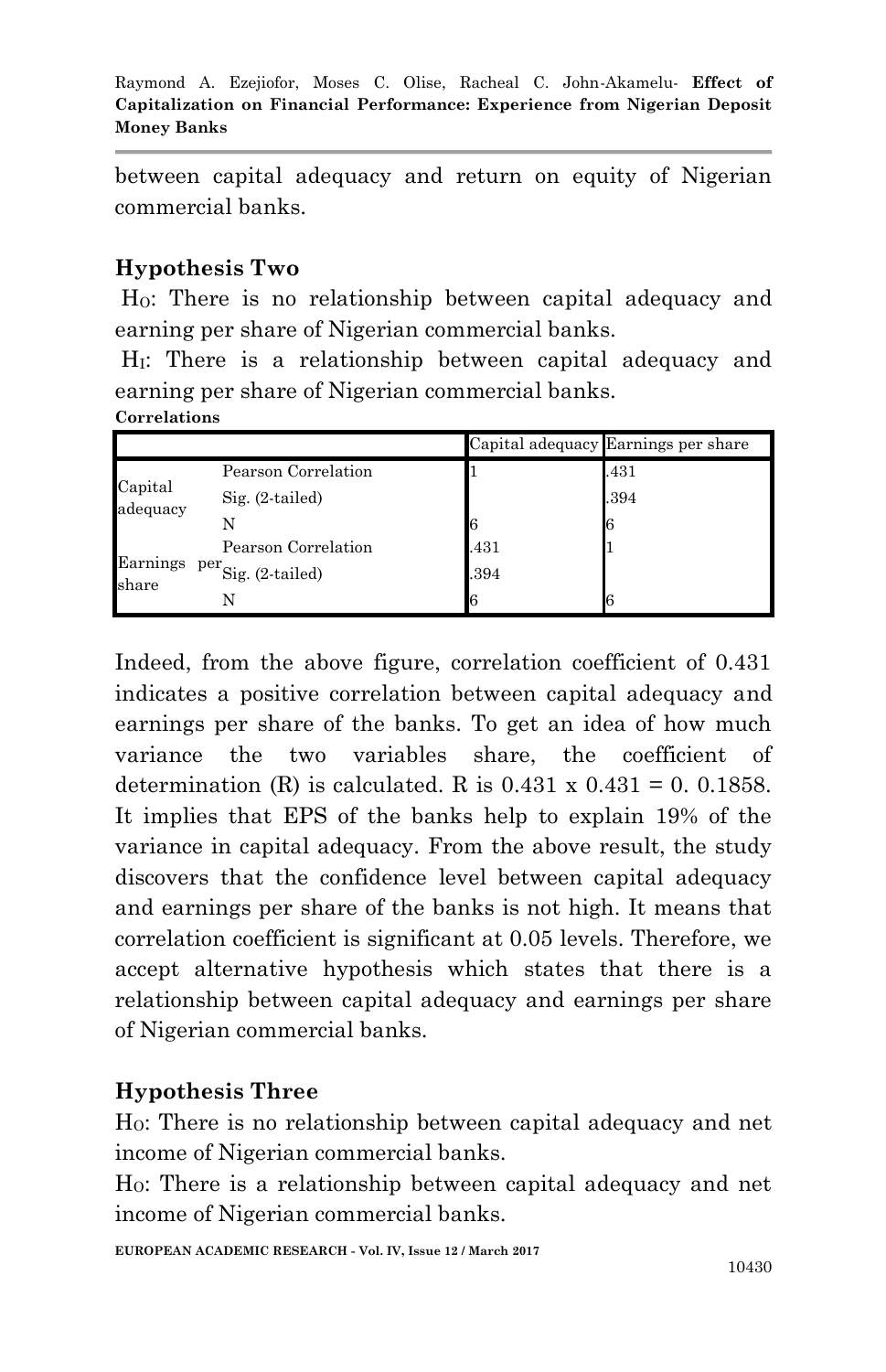|                                                                           |  |  |  |  |  |  |  | Raymond A. Ezejiofor, Moses C. Olise, Racheal C. John-Akamelu- Effect of |  |
|---------------------------------------------------------------------------|--|--|--|--|--|--|--|--------------------------------------------------------------------------|--|
| Capitalization on Financial Performance: Experience from Nigerian Deposit |  |  |  |  |  |  |  |                                                                          |  |
| Money Banks                                                               |  |  |  |  |  |  |  |                                                                          |  |

|                     |                     | Capital adequacy Net income |      |
|---------------------|---------------------|-----------------------------|------|
|                     | Pearson Correlation |                             | .093 |
| Capital<br>adequacy | $Sig. (2-tailed)$   |                             | .861 |
|                     |                     |                             | 16   |
|                     | Pearson Correlation | .093                        |      |
| Net income          | $Sig. (2-tailed)$   | .861                        |      |
|                     |                     |                             | l6   |

**Correlations**

Indeed, from the above figure, correlation coefficient of 0.093 indicates a positive correlation between bank deposit and net income of the banks. To get an idea of how much variance the two variables share, the coefficient of determination (R) is calculated. R is  $0.093 \times 0.093 = 0.009$ . It implies that income of the banks help to explain 9% of the variance in capital adequacy. From the above result, the study discovers that the confidence level between capital adequacy and net income of the banks is very low. It means that correlation coefficient is significant at 0.05 levels. Therefore, we accept alternative hypothesis which states that there is a relationship between capital adequacy and net income of Nigerian commercial banks.

## **DISCUSSION OF FINDINGS**

The analysis of the variables in relation to the capital adequacy, the study discovered that out of three hypotheses tested, hypothesis one indicates a negative result while hypotheses two and three shows positively correlated with capital adequacy of the banks in Nigeria. Hypothesis one shows correlation coefficient of -0.548 while hypotheses two and three indicates a positive correlation (.431 and .093 respectively) between capital adequacy, Earnings per share and net income of the banks.

**EUROPEAN ACADEMIC RESEARCH - Vol. IV, Issue 12 / March 2017** This result is in line with that of Olalekan and Adeyinka, (2013); and Berger and Bouwman (2011), on their findings for the primary data analysis revealed a non-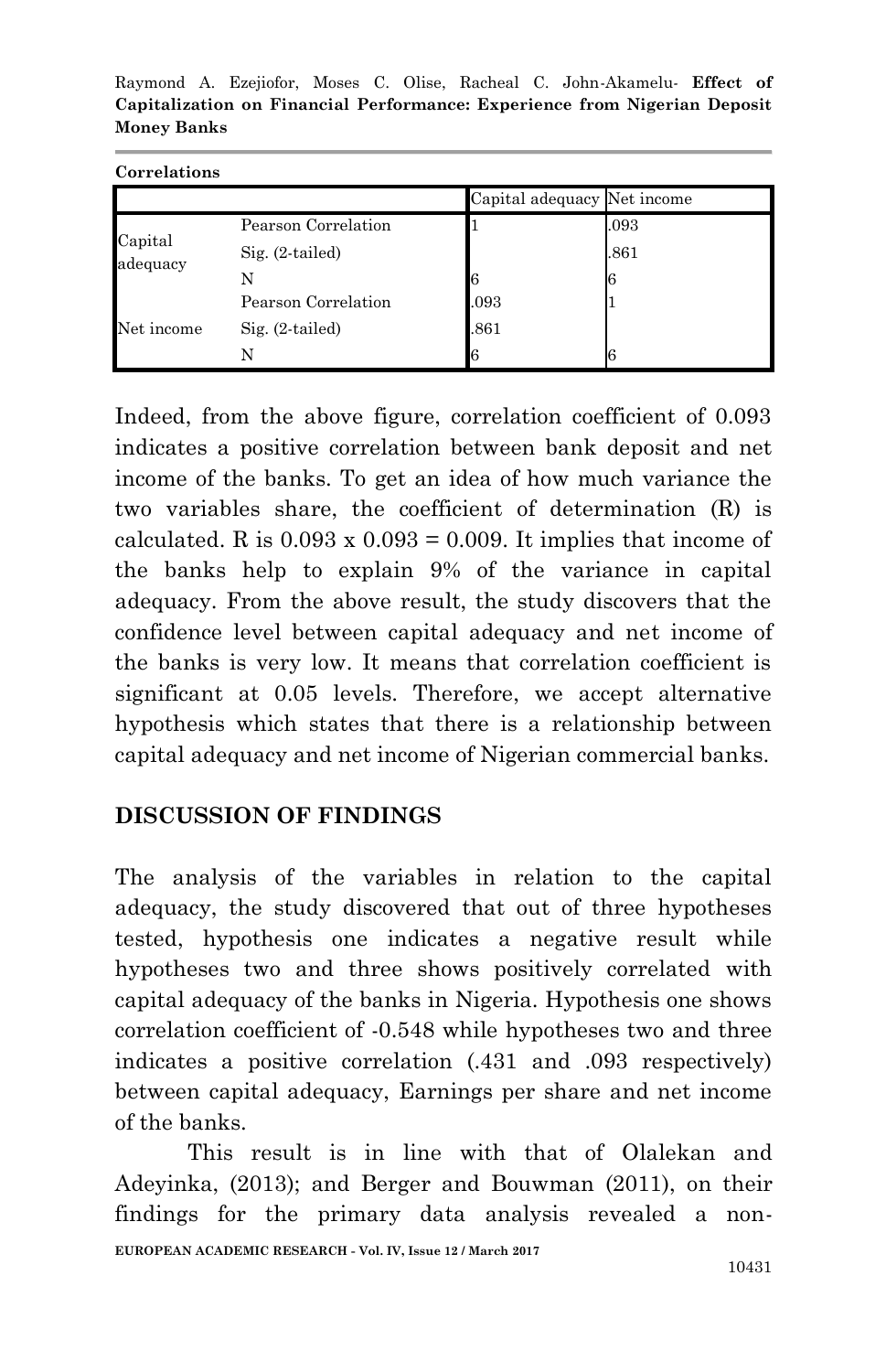significant relationship but the secondary data analysis showed a positive and significant relationship between capital adequacy and profitability of bank. Ikpefan, (2013) result shows that overall capital adequacy ratios of the study shows that Shareholders Fund/Total Assets (SHF/TA) which measures capital adequacy of banks (risk of default) have negative impact on ROA.

#### **CONCLUSION AND RECOMMENDATIONS**

#### **Conclusion**

This study has explored the relationship between bank capital and performance in the Nigerian commercial banks. The essence of this study is to ascertain how bank capital in Nigeria; can provoke performance by banks in the area of profit generation. Our overall observations emanating from the statistical test results, that capital is a veritable tool to banks in terms of realizing their objectives of profit maximization and increasing the wealth of the shareholders.

From our tested hypotheses employing Pearson Correlation, the results of the tests carried out under this study accept the Null Hypotheses which indicates that there is no significant relationship between capital adequacy and return on equity of the banks. While in the tests carried out on hypotheses two and three, alternative hypotheses were accepted this indicates that there is a significant relationship between capital adequacy, EPS and Net in income of the banks. This means that improved profitability leads to increased capital. It was discovered that when there are increases in the capital bases of banks, profit performance also tends to increase but the wealth of the shareholders are still not up to expectation.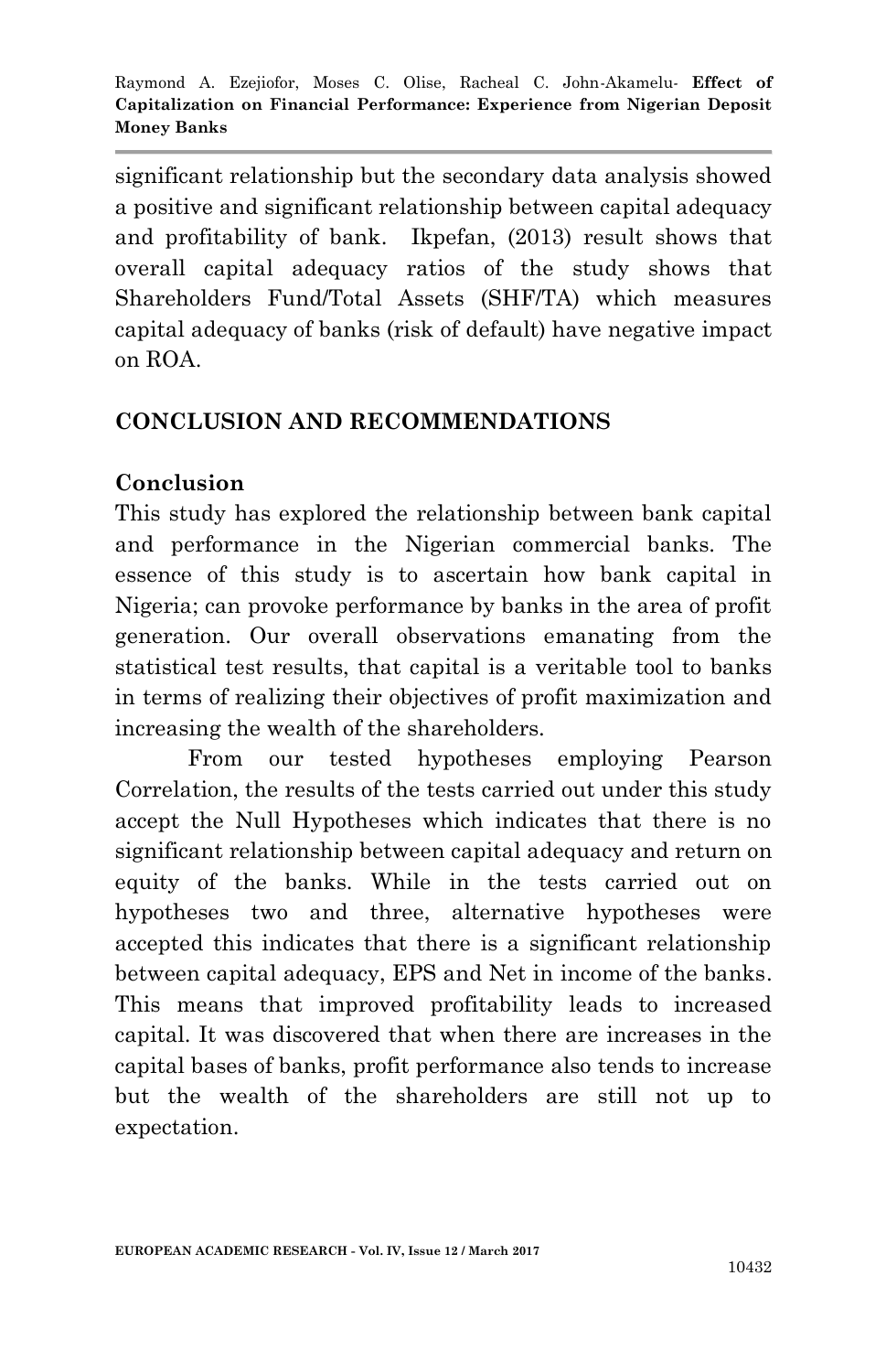#### **Recommendations**

Based on the analyses and findings in this study,

- 1. Effective machinery should put in motion by Apex bank on examination and control of banks in the nation.
- 2. Freedom to function efficiently as business organizations should also be given to deposit money banks, hence banks are being compelled to meet up and maintain the stipulated capital standard and requirements.
- 3. Apex Bank of Nigeria should reinforce the regulatory provisions that governing Nigerian banking system and those banks that go contrary should be sanction.

#### **REFERENCES**

- 1. Aderinokum, O. (2004). Market Structure and Profitability in the Banking Industry of CFA countries": The Case of Commercial Banking in Cameroon, available at www.jsd-africa.com, accessed 4th July, 2008.
- 2. Adegbaju,.A. A. & Olokoyo, F.O., (2008). Recapitalization and Banks' Performance," A Case of Nigeria Banks: *African Economic and Business Review*, 6(1).
- 3. Ajayi,.M.(2005). Banking Sector Reforms and Bank Consolidation Conceptual framework, Bullion"*,* 29( 2).
- 4. Akhalumeh, P. B. (2011). Bank Capitalization and Economic Crisis: What Lessons can Nigeria Learn? Research Journal of Finance and Accounting [www.iiste.org](http://www.iiste.org/) ISSN 2222-1697 (Paper) ISSN 2222-2847 (Online) 2 (6), 2011.
- 5. Almazan, A. (2002). A model of competition in banking: Bank capital vs. expertise. *Journal of Financial Intermediation* 11, 87-121.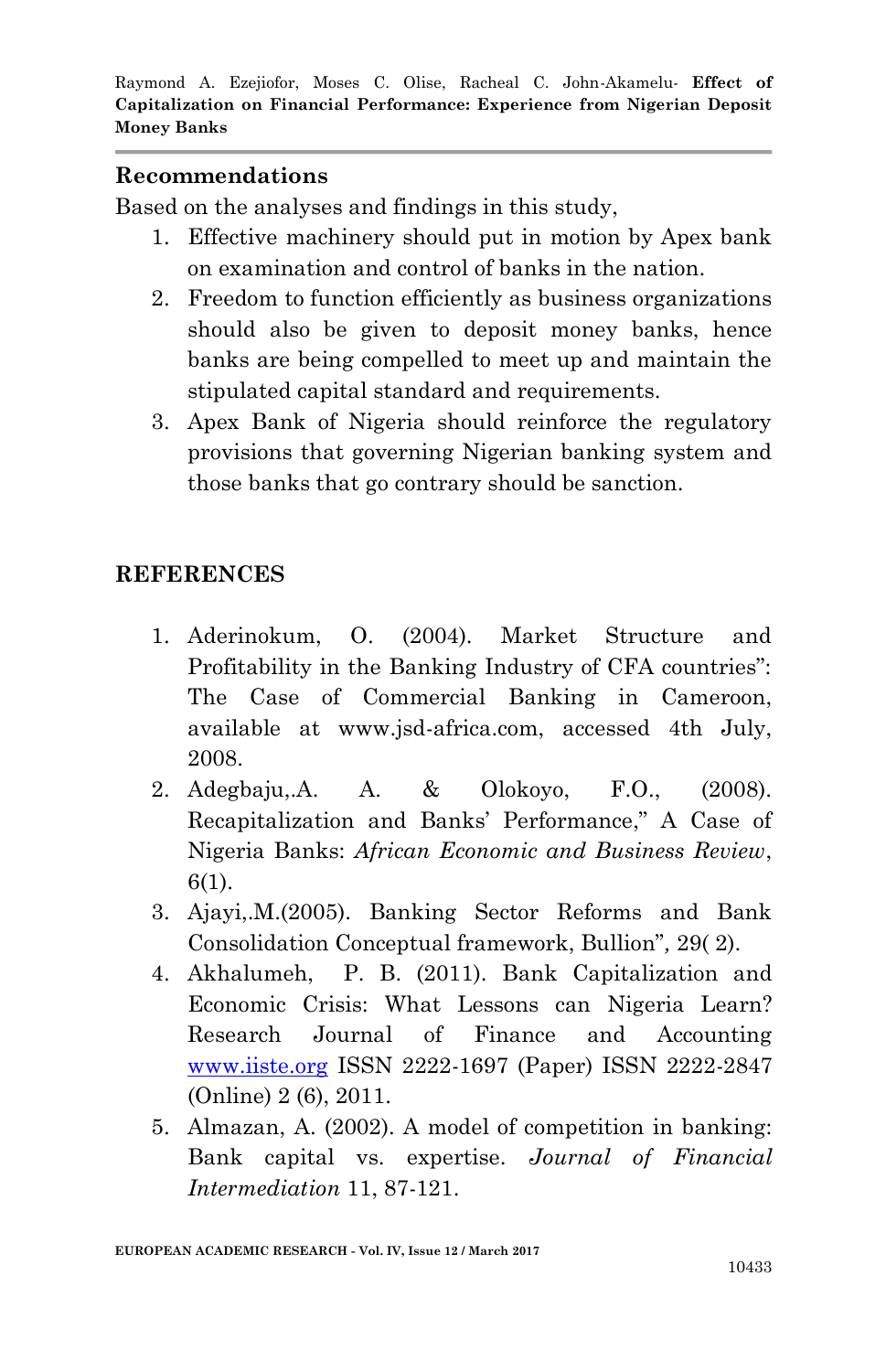- 6. Anarfo E. B, (2015). Capital Structure And Bank Performance – Evidence From - Africa European Journal of Accounting Auditing and Finance Research. Published by European Centre for Research Training and Development UK(www.eajournals.org) 3,(3),pp.1-20, March 2015
- 7. Anyanwaokoro, M. (2001) Elements, Practices and Processes of Banking Operations (Vol.1). Enugu; Hosanna Publications.
- 8. Berger, A. (1994). The Relationship Between Capital and Earnings in Banking" Journal of Money, Credit and Banking, Vol. 27.
- 9. Berger, A. N. & Bouwman, C. H. S. (2011). How Does Capital Affect Bank Performance During Financial Crises? University of South Carolina, Wharton Financial Institutions Center, and CentER – Tilburg University and Weatherhead School of Management, Case Western Reserve University, 10900 Euclid Avenue, 362 PBL, Cleveland, OH 44106.
- 10. Bakare, A. S. (2011). The trend and growth implications of bank recapitalization in Nigeria. African Journal of Business Management 5(14), pp. 5938-5945, 18 July, 2011 Available online at <http://www.academicjournals.org/AJBM> DOI: 10.5897/AJBM10.443 ISSN 1993-8233 ©2011 Academic Journals.
- 11. Bobáková, I. V. (2003). Raising the Profitability of Commercial Banks". *BIATEC*, Volume XI, available at: http://www.nbs.sk/BIATEC/BIA04\_03/21\_25.PDF. accessed 28th April, 2007.
- 12. Calem PS, Rob R (1996). The Impact of Capital-Based Regulation on Bank Risk-Taking: A Dynamic Model, Board of Governors of the Federal Reserve System,"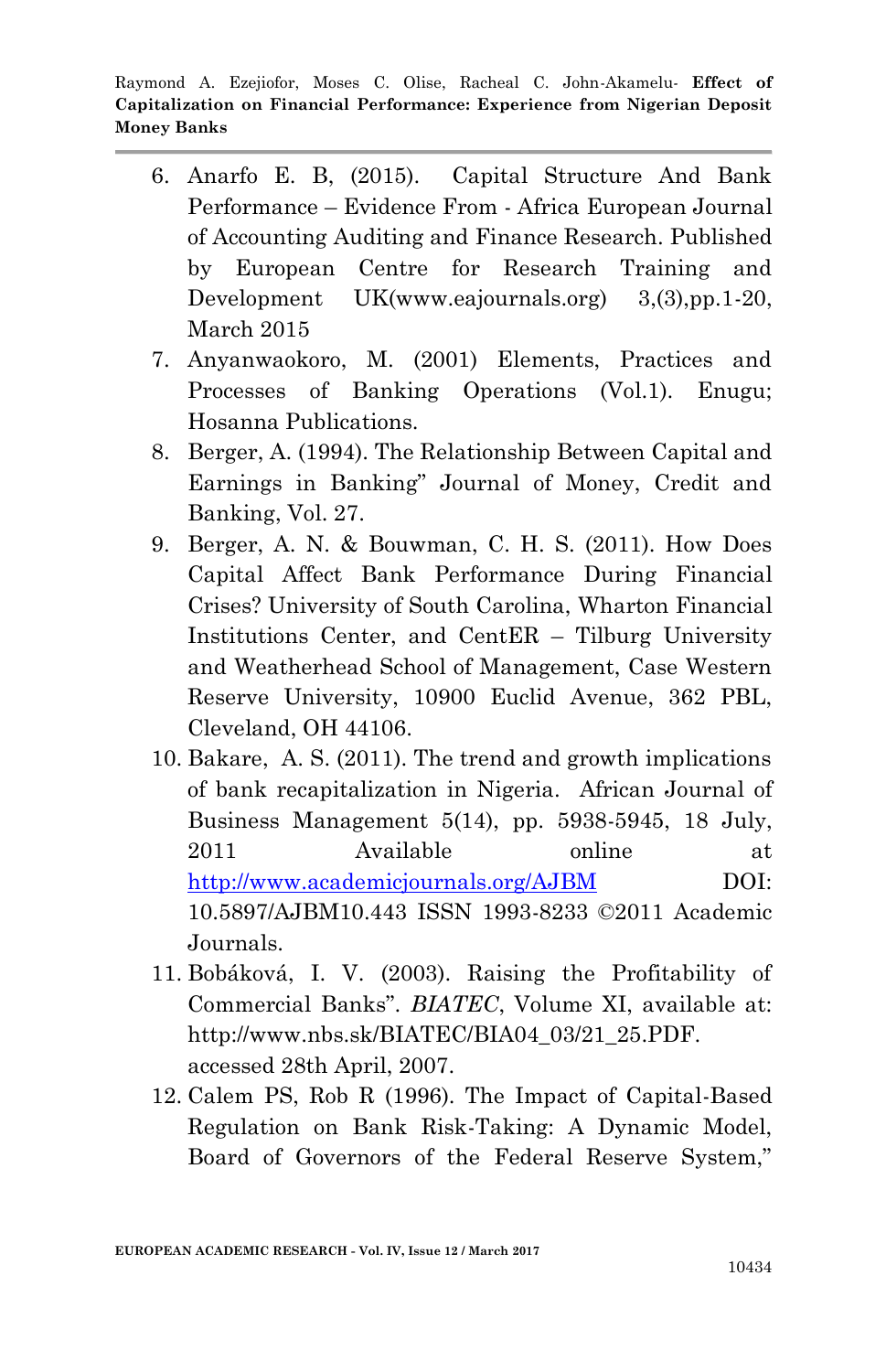Finance and Economics Discussion Series 96/12 (February), 36.

- 13. Desmond, D. & Rajan, R. (2000). A theory of bank capital. *Journal of Finance* 55, 2431- 2465.
- 14. Ezike J. E., & Oke, M.O (2013). Capital Adequacy Standards, Basle Accord And Bank Performance: The Nigerian Experience (A Case Study Of Selected Banks In Nigeria) Asian Economic and Financial Review, 2013, 3(2):146-159.
- 15. Furlong, F. T. & Keeley, M. C. (1989). Capital Regulation and Bank Risk-Taking: A Note". *Journal of Banking and Finance*, 13.
- 16. Keeley, M. C, & Furlong, F. T. (1990). A Reexamination of Mean-Variance Analysis of Bank Capital Regulation*," J. Bank. Finance*. 14:69-84.
- 17. Goddard, J., Molyneux, P., & Wilson, J.O.C. (2004). The profitability of European banks: A cross sectional and dynamic panel analysis. *The Manchester School,* 72 (3), 363–381.
- 18. Hassan, M. K. & Bashir, A. H. M. (2003). Determinants of Islamic banking profitability, in *the 10th ERF Annual Conference.* Morocco, December 16-18.
- 19. Ikpefan, O. A., (2012). Bank Capitalization, Management and Performance: A case study of Nigerian Banking Industry (Commercial Bank 1986-2006) Cover image: [www.ingimage.com](http://www.ingimage.com/) Publisher: LAP LAMBERT Academic Publishing GmbH & Co. KG
- 20. Ikpefan, O.A. (2013). Capital adequacy, management and performance in the Nigerian commercial bank (1986 - 2006). African Journal of Business Management . 7(30), pp. 2938-2950, 14 August, 2013 DOI: 10.5897/AJBM09.258 ISSN 1993-82332013 Academic Journals ©<http://www.academicjournals.org/AJBM>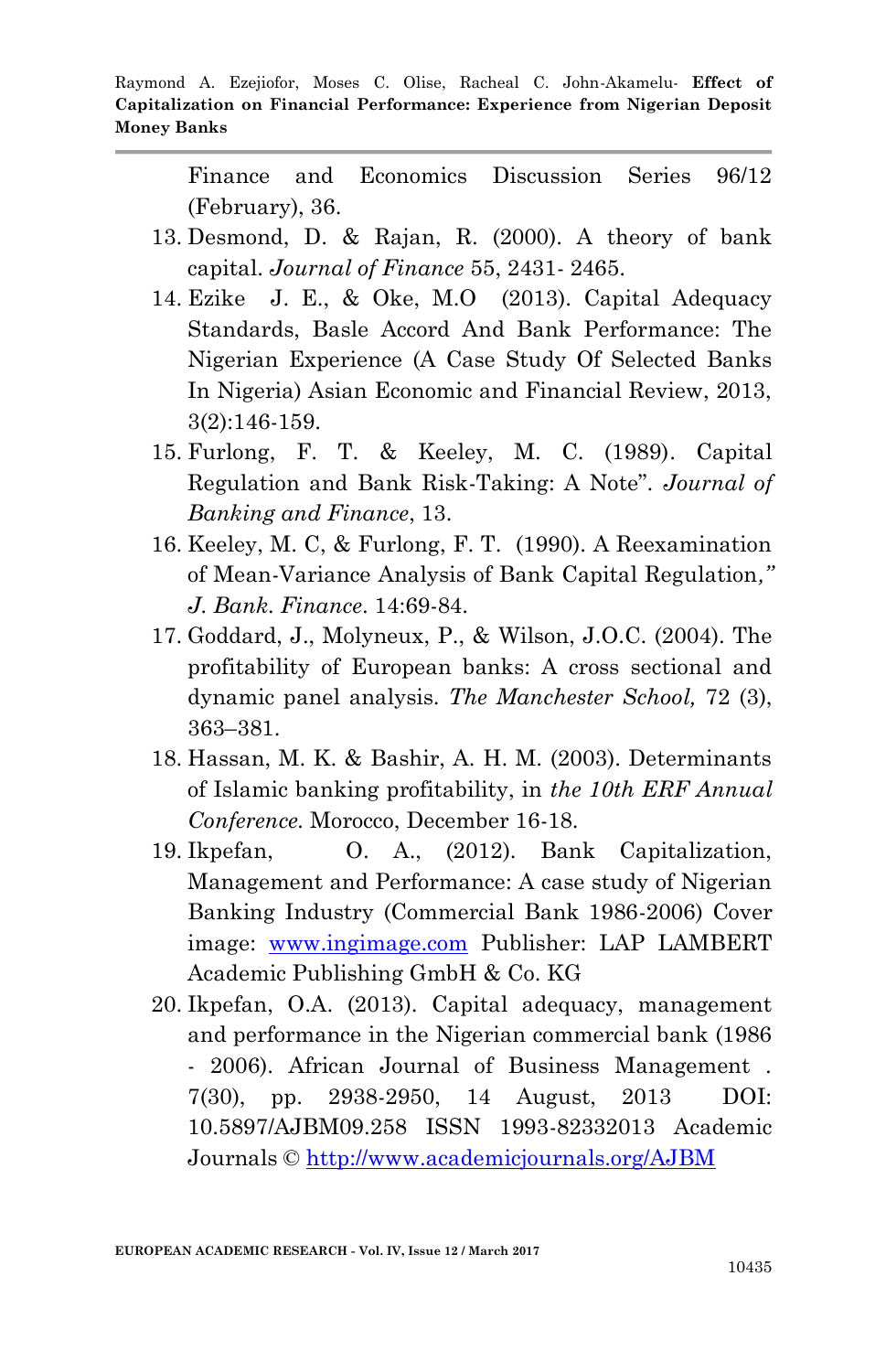- 21. Isu, H.O (2009), Scope and Efficacy of Banking Sector Reforms in Nigeria, since the 1950s: An Appraisal. *Journal of Finance and Economic Research* 12 (1). March.
- 22. Kanu, C. & Isu, H. O. (2013). The Impact of Capitalization on Bank Performance in Nigeria 1970 – 2010: An Assessment. *International Review of Management and Business Research* 2 (3) www.irmbrjournal.com September 2013.
- 23. Kennedy, M. & Johnston, M. (2004). Risk, capital and economic profit - Are we seeing the full picture. *Pricewaterhousecorpers. The Journal. Special risk management Edition.*
- 24. Lemo, T. (2005). Regulatory Oversight and Stakeholder Protection." A paper presented at the BGL Mergers and Acquisitions Interactive Seminar, held at Eko Hotels and Suits, 1, June 24.
- 25. Lorenz, C. (1986). Takeovers At best an each way bet. Financial Times
- 26. Mujahi, M., Zuberi M. A., Rafiq, M. Q., Sameen, S. N. & Shakoor M. A, (2014).Impact of Capital Structure on Banking Performance. (Research Journal of Finance and Accounting ISSN 2222-1697 (Paper) ISSN 2222-2847 (Online) 5(19), 201[4www.iiste.org](http://www.iiste.org/)
- 27. Nyong, O.M. (2001). Monetary Policy and Commercial Banks' in Nigeria: Some Theoretical and Empirical Extensions", CBN Econ. Finance. Rev. 34(3):777-795.
- 28. Olalekan, A., & Adeyinka, S. (2013). Capital Adequacy and Banks' Profitability: An Empirical Evidence from Nigeria. *American International Journal of Contemporary Research 3 (10); October 2013.*
- 29. Pasiouras, F. & Kosmidou, K. (2007). Factors influencing the profitability of domestic and foreign commercial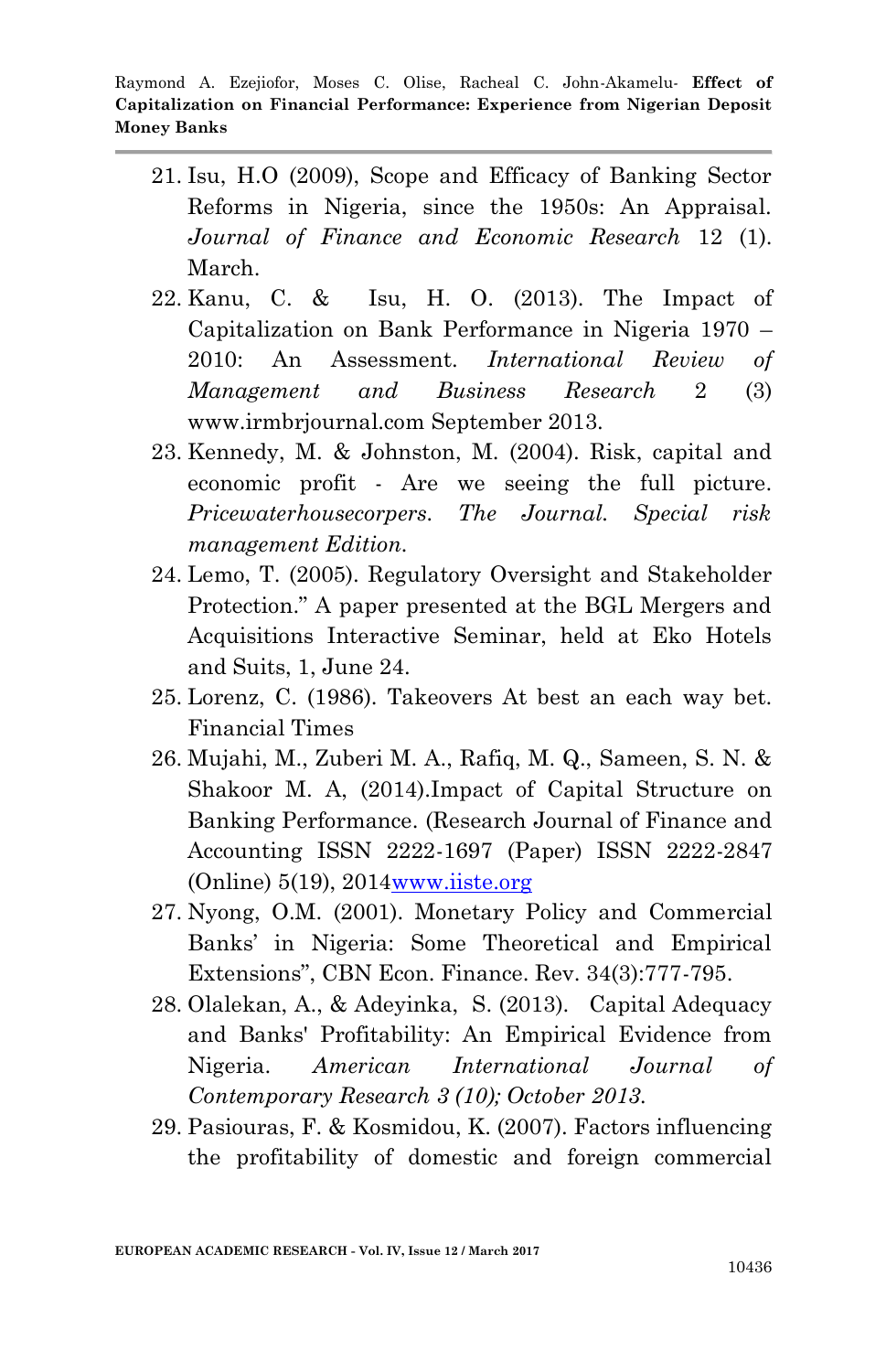banks in the European union, *Research in International Business and Finance,* 21(2): 222-237.

- 30. Rivard, R. J. & Thomas, C. R. (1997). The effect of interstate banking on large bank holding company profitability and risk. *Journal of Economics and Business* 49(1): 61-76.
- 31. Soludo, C. C. (2005): "Consolidating of Nigeria's Banking Industry", CBN Fourth Annual Monetary Policy Conference Proceedings, Nov.
- 32. Vojta, G. (1980). Bank Capital Adequacy in Thomas Havrilesky and John Boorman (eds.), Current Perspectives in Banking: Operations, Management and Regulation", AHM Publishing Corporation, Illinois.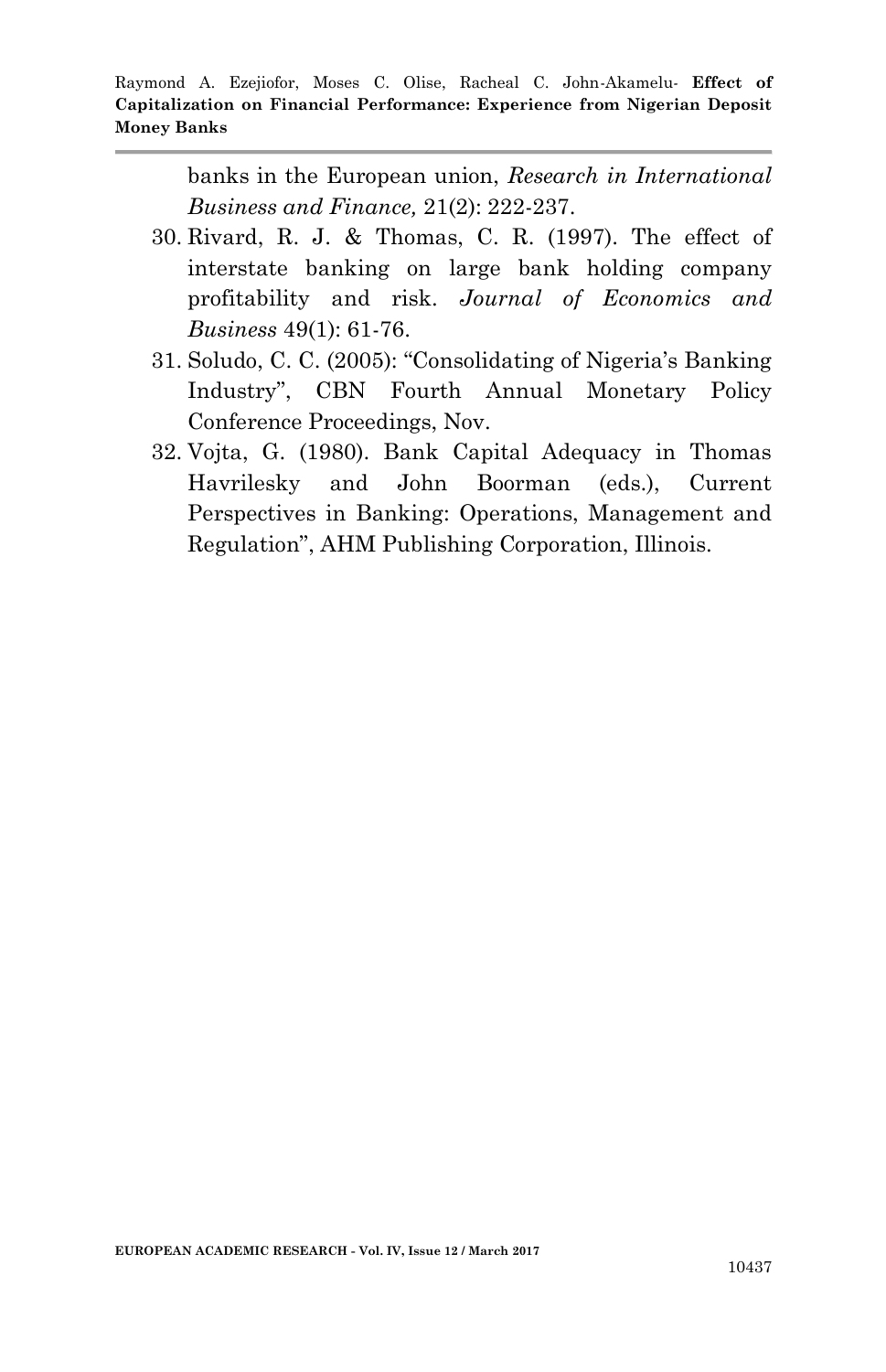|                | Table 1. Capital Auequacy Extracted Holli Dalik Financial Statements |       |          |          |          |          |          |  |  |  |
|----------------|----------------------------------------------------------------------|-------|----------|----------|----------|----------|----------|--|--|--|
| S/N            | <b>Banks</b>                                                         | 2014  | 2013     | 2012     | 2011     | 2010     | 2009     |  |  |  |
|                | Access bank plc                                                      | 0.078 | 0.062    | 0.431    | 0.481    | 0.209    | 0.844    |  |  |  |
| $\overline{2}$ | Diamond bank plc                                                     | 0.075 | 0.051    | 0.197    | 0.011    | 0.916    | 0.064    |  |  |  |
| 3              | First bank plc                                                       | 0.082 | 0.205    | 0.955    | 0.950    | 0.147    | 0.948    |  |  |  |
| 4              | FCMB plc                                                             | 0.076 | 0.078    | 0.547    | 0.506    | 0.217    | 0.197    |  |  |  |
| 5              | GTB plc                                                              | 0.805 | 0.845    | 0.963    | 0.907    | 0.966    | 0.960    |  |  |  |
| 6              | Zenith bank plc                                                      | 0.121 | 0.129    | 0.209    | 0.236    | 0.156    | 0.153    |  |  |  |
| 7              | Sterling bank plc                                                    | 0.956 | 0.963    | 0.964    | 0.942    | 0.646    | 0.973    |  |  |  |
| 8              | UBA plc (M)                                                          | 0.912 | 0.064    | 0.360    | 0.432    | 0.092    | 0.089    |  |  |  |
| 9              | Fidelity bank plc                                                    | 0.099 | 0.094    | 0.941    | 0.935    | 0.229    | 0.953    |  |  |  |
| 10             | Wema bank plc                                                        | 0.009 | 0.005    | 0.752    | 0.789    | 0.011    | $-0.411$ |  |  |  |
| 11             | Unity bank plc                                                       | 0.029 | $-0.117$ | $-0.035$ | $-0.099$ | $-0.097$ | $-0.319$ |  |  |  |
| 12             | Eco bank plc                                                         | 0.139 | 0.064    | 0.059    | 0.052    | 0.164    | 0.207    |  |  |  |
| 13             | Union bank plc                                                       | 0.697 | 0.707    | 0.686    | 0.301    | $-0.305$ | $-0.338$ |  |  |  |

**Table 1: Capital Adequacy Extracted from Bank Financial Statements**

Source: Bank audited account, 2009-2014

**Table 2: Return on Equity Extracted and Computed from Financial Statements**

| S/N            | Banks             | 2014  | 2013    | 2012    | 2011     | 2010    | 2009     |
|----------------|-------------------|-------|---------|---------|----------|---------|----------|
|                | Access bank plc   | 0.162 | 0.128   | 0.156   | 0.021    | 0.097   | 0.152    |
| $\overline{2}$ | Diamond bank plc  | 0.206 | 0.277   | 0.252   | $-0.295$ | 0.081   | 0.072    |
| 3              | First bank plc    | 0.235 | 0.110   | 0.211   | 0.154    | 0.154   | 0.162    |
| 4              | FCMB plc          | 0.057 | 0.046   | 0.095   | $-0.119$ | 0.056   | 0.031    |
| 5              | GTB plc           | 0.267 | 0.322   | 0.348   | 0.265    | 0.210   | 0.180    |
| 6              | Zenith bank plc   | 0.223 | 0.199   | 0.215   | 0.142    | 0.122   | 0.097    |
| 7              | Sterling bank plc | 0.151 | 0.147   | 0.160   | 0.084    | 0.140   | $-0.408$ |
| 8              | UBA plc           | 0.202 | 0.197   | 0.210   | $-0.219$ | 0.020   | 0.122    |
| 9              | Fidelity bank plc | 0.478 | 0.055   | 0.132   | 0.062    | 0.038   | 0.035    |
| 10             | Wema bank plc     | 0.045 | 0.039   | (3.943) | (1.208)  | 1.094   | (0.262)  |
| 11             | Unity bank plc    | 0.118 | (0.800) | 0.120   | 0.055    | 0.281   | (2.207)  |
| 12             | Eco bank plc      | 0.114 | 0.069   | 0.132   | 0.257    | 0.022   | (0.062)  |
| 13             | Union bank plc    | 0.053 | 0.027   | 0.046   | (0.429)  | (0.868) | (1.337)  |

Source: Bank audited account, 2009-2014

#### **Table 3: EPS Extracted from Financial Statements**

| S/N            | <b>Banks</b>      | 2014 | 2013    | 2012    | 2011    | 2010   | 2009   |
|----------------|-------------------|------|---------|---------|---------|--------|--------|
| 1              | Access bank plc   | 1.34 | 1.15    | 1.69    | 0.76    | 0.72   | 1.41   |
| $\overline{2}$ | Diamond bank plc  | 1.80 | 1.75    | (1.53)  | 0.45    | (0.34) | 0.48   |
| 3              | First bank plc    | 1.49 | 3.70    | 2.33    | 1.85    | 1.00   | 1.50   |
| $\overline{4}$ | FCMB plc          | 0.04 | 0.30    | 0.66    | (0.71)  | 0.45   | 0.21   |
| 5              | GTB plc           | 2.80 | 3.17    | 2.90    | 1.77    | 1.65   | 1.65   |
| 6              | Zenith bank plc   | 2.70 | 2.66    | 3.05    | 1.32    | 1.03   | 0.73   |
| 7              | Sterling bank plc | 0.50 | 0.52    | 0.44    | 0.53    | 1.28   | 0.16   |
| 8              | UBA plc           | 1.49 | 1.61    | 1.44    | (0.51)  | 0.80   | 0.60   |
| 9              | Fidelity bank plc | 0.20 | 0.27    | 0.25    | 0.21    | 0.20   | 0.8    |
| 10             | Wema bank plc     | 0.05 | 0.08    | (0.42)  | (0.42)  | 1.54   | (1.16) |
| 11             | Unity bank plc    | 1.50 | (58.74) | 1.60    | 6.97    | 3.748  | (1.01) |
| 12             | Eco bank plc      | 23.4 | 0.21    | (12.23) | 69.29   | 0.12   | (0.64) |
| 13             | Union bank plc    | 0.50 | 0.30    | 0.19    | (12.51) | 8.74   | (5.39) |

Source: Bank audited account, 2009-2014